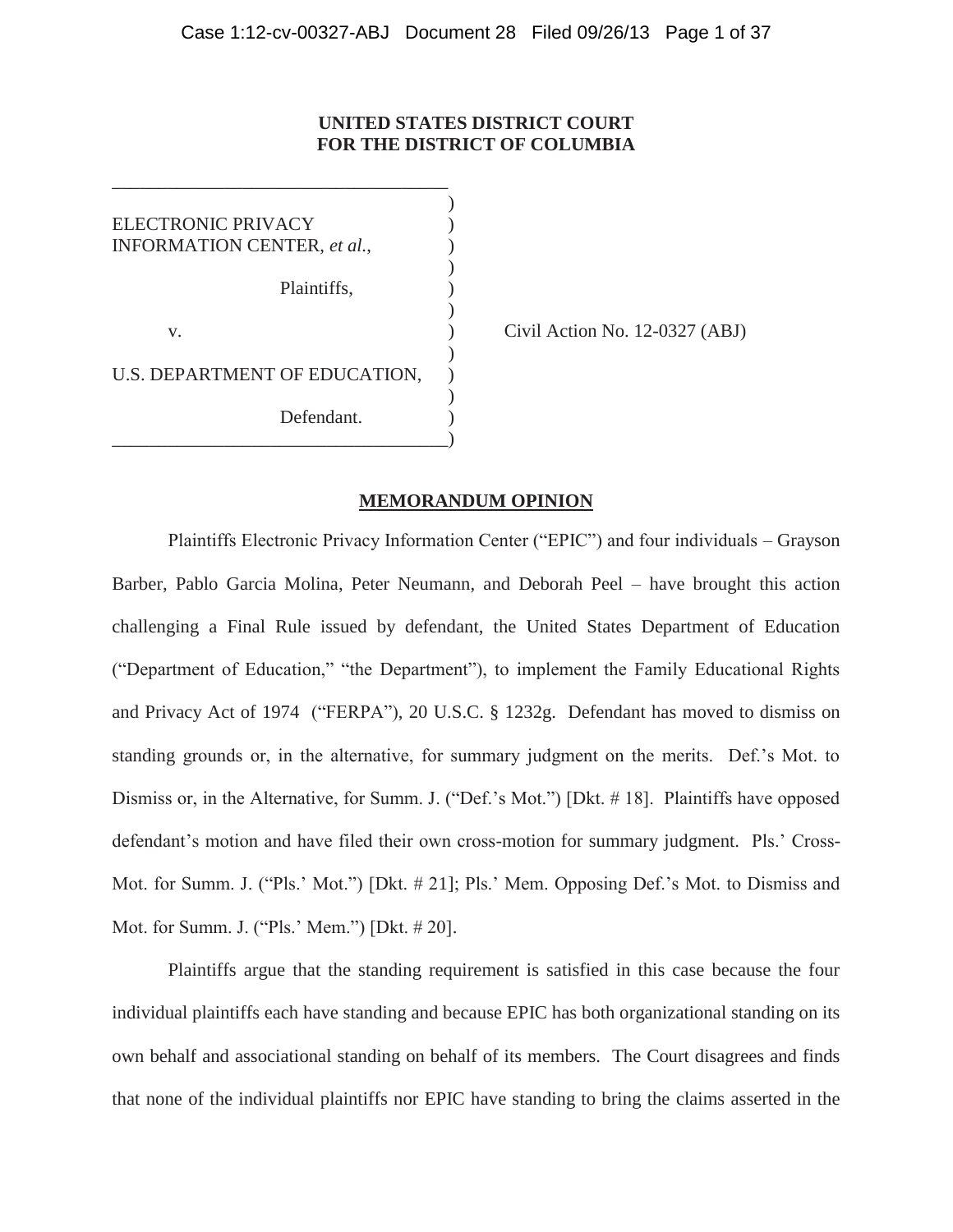# Case 1:12-cv-00327-ABJ Document 28 Filed 09/26/13 Page 2 of 37

complaint. The individual plaintiffs have alleged nothing more than a hypothetical possibility of some vague harm, and that harm does not even flow from the challenged regulations. So they have failed to allege or show the injury in fact or causation that are fundamental to standing. And the organizational plaintiff, EPIC, complains simply that the new rules have prompted it to engage in the very sort of advocacy that is its raison d'etre. So it has not alleged an injury in fact either. Accordingly, the Court will dismiss the action for lack of subject matter jurisdiction.

# **BACKGROUND**

# **I. STATUTORY AND REGULATORY BACKGROUND**

This action concerns regulations that were issued by the Department of Education to implement FERPA. FERPA was first passed in 1974 "to ensure access to educational records for students and parents and to protect the privacy of those records from the public at large." *Student Press Law Ctr. v. Alexander*, 778 F. Supp. 1227, 1228 (D.D.C. 1991). It conditions the receipt of federal funds by "any public or private educational agency or institution" on adherence to certain requirements related to access to and disclosure of student educational records. *Gonzaga Univ. v. Doe*, 536 U.S. 273, 278 (2002). One of those requirements is that a student's records not be disclosed unless the student's parents provide consent.<sup>1</sup> See 20 U.S.C.  $§ 1232g(b).$ 

Generally, this restriction applies even to the disclosure of records by schools or school districts to the Department of Education or to state educational authorities. There are, however, several exceptions. The two exceptions relevant to this action are known as the "directory information exception" and the "program evaluation exception." Under the directory

<sup>1</sup> FERPA generally refers to the rights of parents, but those rights transfer to the student when the student turns eighteen years old or enrolls in a postsecondary institution. *See* 20 U.S.C.  $§$  1232g(d).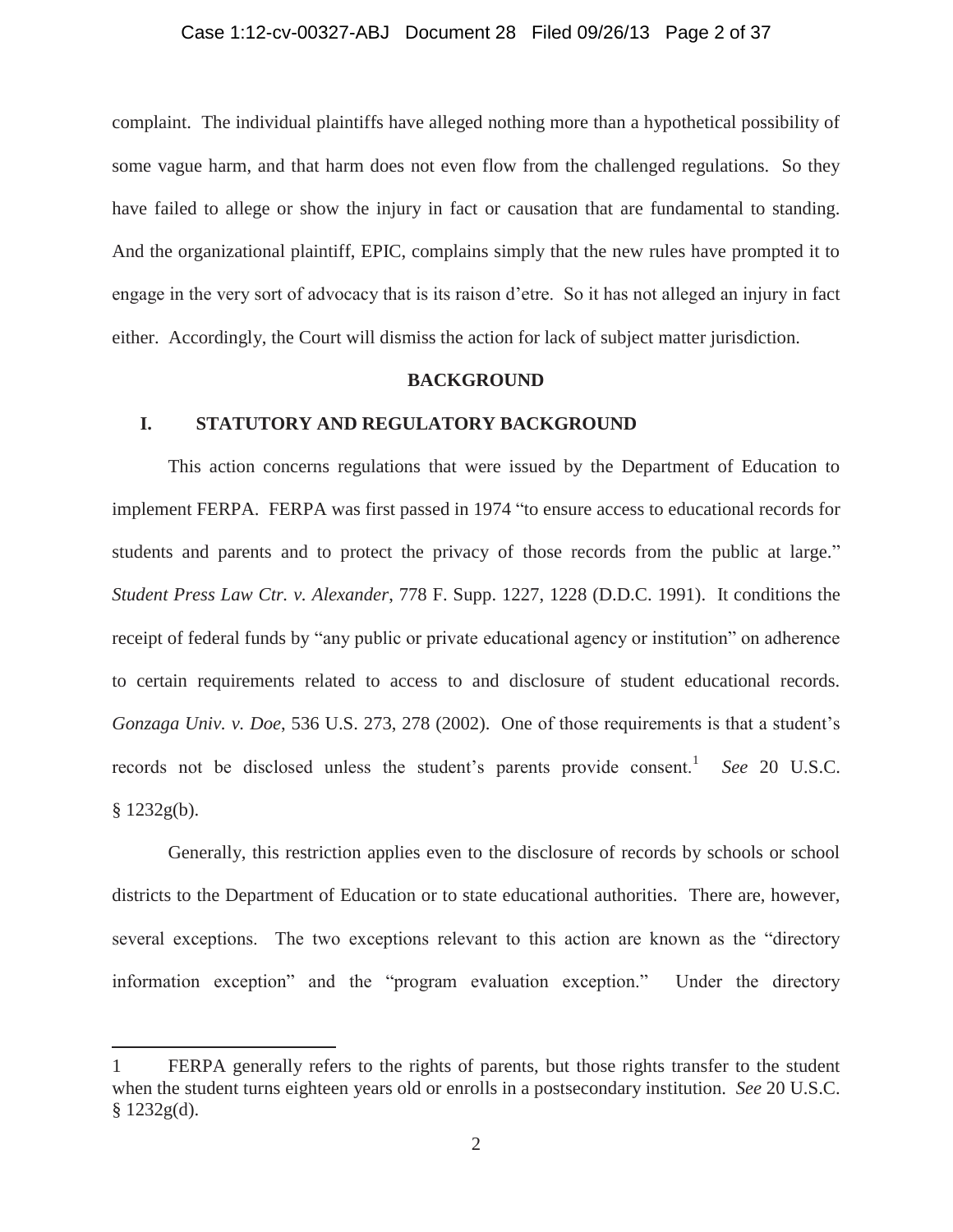#### Case 1:12-cv-00327-ABJ Document 28 Filed 09/26/13 Page 3 of 37

information exception, certain basic student information, such as name, address, telephone number, etc. – referred to as "directory information" – may be released without prior consent. *Id.* § 1232g(a)(5), (b)(1). Under the program evaluation exception, an "authorized representative" of the Comptroller General of the United States, the Secretary of Education, state educational authorities, or the Attorney General may receive – without prior consent – any records that "may be necessary in connection with the audit and evaluation of Federallysupported education programs, or in connection with the enforcement of the legal requirements that relate to such programs."<sup>2</sup> *Id.* § 1232g(b)(1)(C), (b)(3).

The definitions of the terms "directory information," "authorized representative," and "education program," as used in the statutory exceptions to the disclosure restrictions, have long been the subject of Department of Education regulations. *See* 53 Fed. Reg. 11942-01, 11943 (Apr. 11, 1988). On April 8, 2011, the Department of Education issued a notice of proposed rulemaking that sought comments on proposed changes to its FERPA-implementing regulations, including to the definitions of those three terms. 76 Fed. Reg. 19726, 19731–32 (Apr. 8, 2011) (codified at 34 C.F.R. pt. 99). The Department received 274 comments on the proposed regulation, including a comment from plaintiff EPIC challenging the three new definitions. Final Rule, Admin. R. ("AR") at 698 [Dkt. # 10]; EPIC Comment, *id.* at 515–34. On December 2, 2011, the Department issued its Final Rule, 76 Fed. Reg. 75604 (Dec. 2, 2011) (codified at 34 C.F.R. pt. 99) ("Final Rule").

<sup>2</sup> The restrictions on disclosure of educational records are only waived with regard to the Attorney General when disclosure is "for law enforcement purposes." 20 U.S.C.  $§ 1232(b)(1)(C)$ . In addition, state and local educational officials are exempted from the disclosure restrictions when disclosure of the records "may be necessary in connection with the audit and evaluation of any federally *or State* supported education program or in connection with the enforcement of the Federal legal requirements which relate to any such program." *Id.* § 1232g(b)(5) (emphasis added).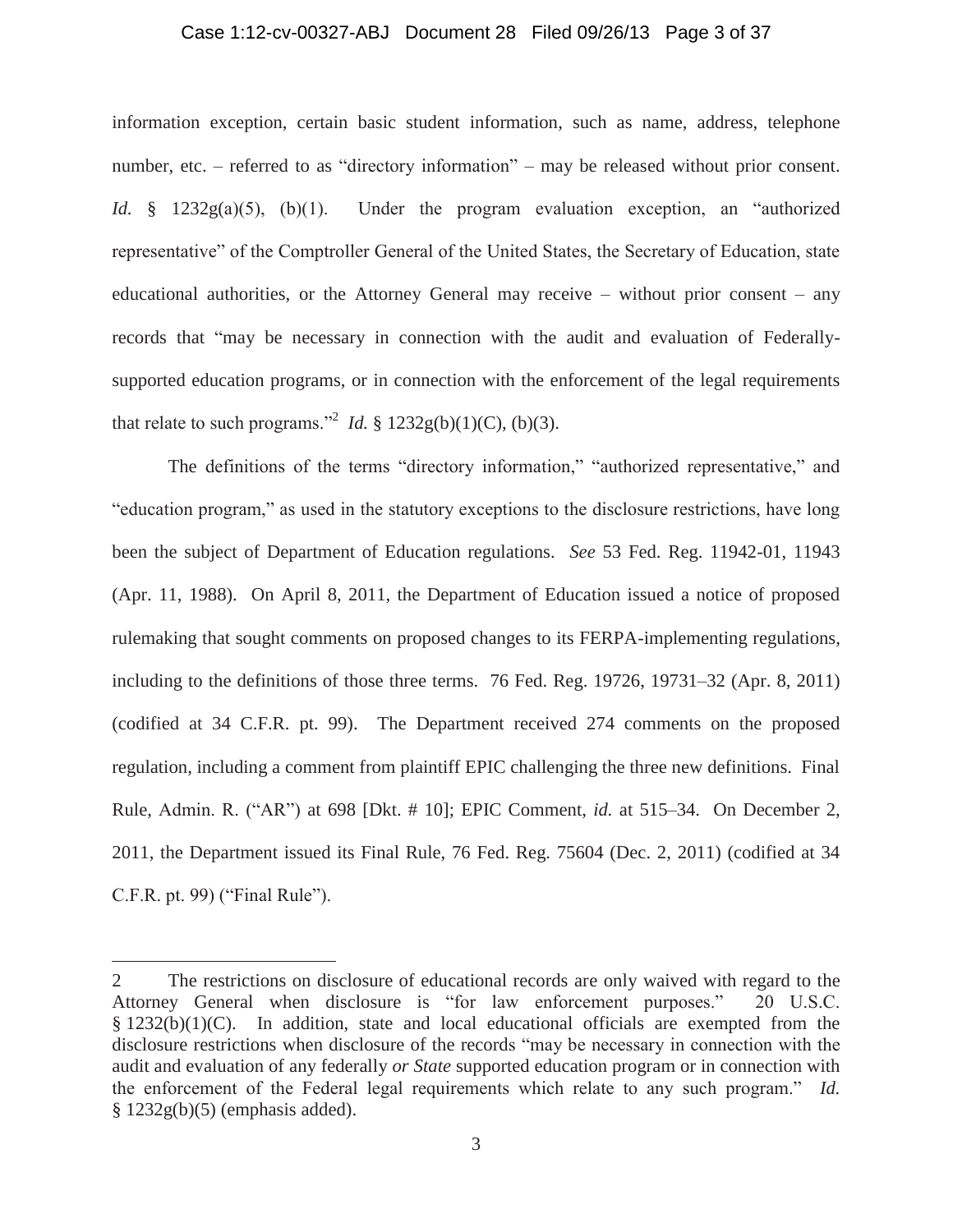# **A. The Directory Information Exception**

FERPA expressly provides that:

[T]he term "directory information" relating to a student includes the following: the student's name, address, telephone listing, date and place of birth, major field of study, participation in officially recognized activities and sports, weight and height of members of athletic teams, dates of attendance, degrees and awards received, and the most recent previous educational agency or institution attended by the student.

20 U.S.C. § 1232g(a)(5)(A). While the statute exempts "directory information" found in education records from the statutory disclosure restrictions, *id.* §  $1232g(b)(1)$ , it leaves each educational agency or institution free to determine for itself what categories of directory information it will release and for what purposes. But before the entity releases any information, it must "give public notice of the categories of information which it has designated" as directory information, and give parents the opportunity to "inform the institution or agency that any or all of the information designated should not be released without the parent's prior consent." *Id.*  $§ 1232g(a)(5)(B).$ 

Since at least 1988, the Department has interpreted directory information to mean "information contained in an education record of a student that would not generally be considered harmful or an invasion of privacy if disclosed," and it has construed the statutory list of directory information to be non-exhaustive. *See* 34 C.F.R. § 99.3 (2013); *see also* 34 C.F.R. § 99.3 (1988). For example, in the year 2000, the Department issued new regulations that recognized photographs, e-mail addresses, and grade levels as directory information. 65 Fed. Reg. 41852, 41852–53 (July 6, 2000) (codified at 34 C.F.R. pt. 99).

The 2011 Final Rule at issue in this action adds to the category by recognizing as directory information:

> (1) A student ID number, user ID, or other unique personal identifier used by a student for purposes of accessing or communicating in electronic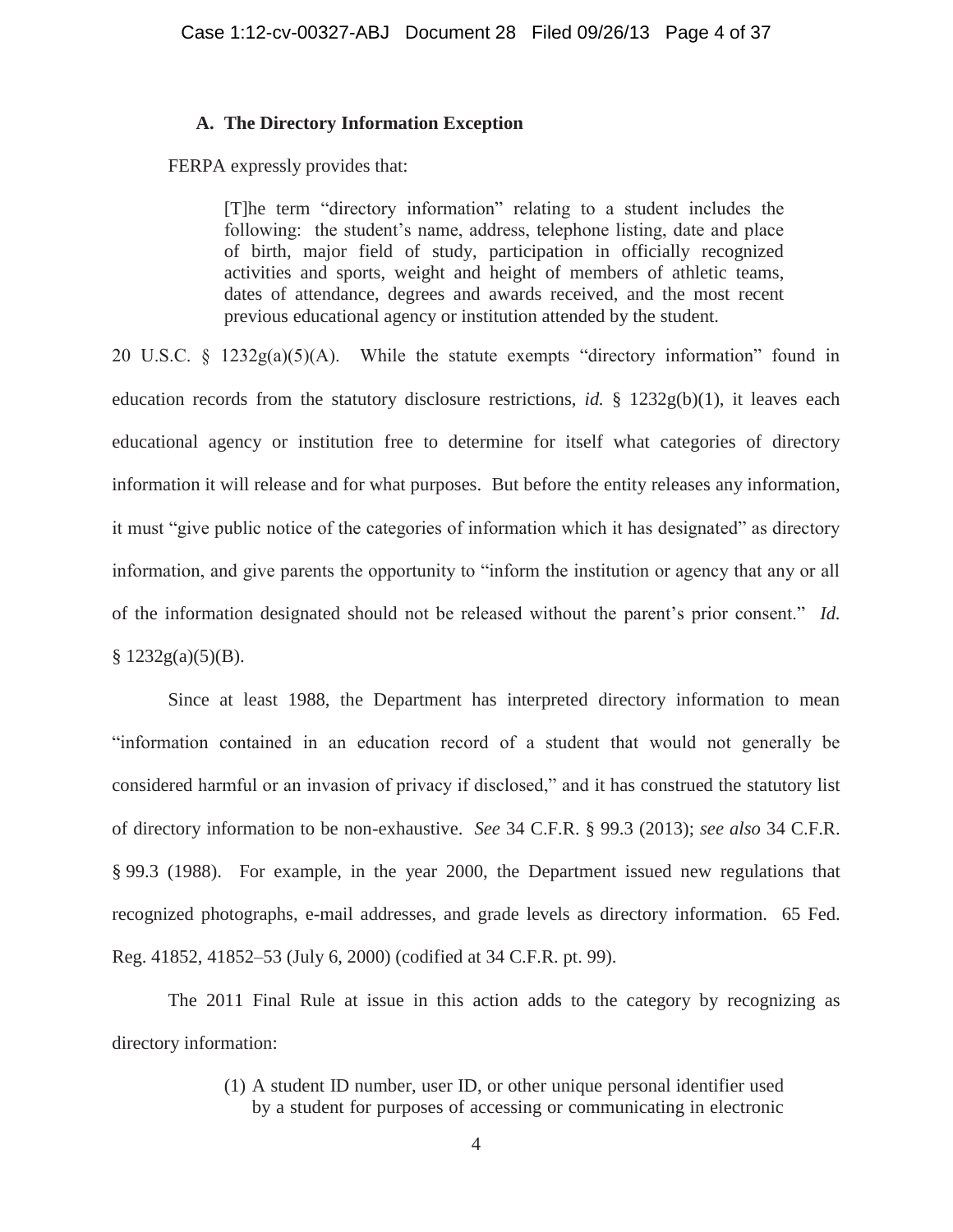systems . . . and (2) [a] student ID number or other unique personal identifier that is displayed on a student ID badge, but only if the identifier[s] cannot be used to gain access to education records except when used in conjunction with one or more factors that authenticate the user's identity, such as a PIN [(personal identification number)], password, or other factor known or possessed only by the authorized user.

Final Rule, AR at 733.

# **B. The Authorized Representative Exception**

The authorized representative exception permits an "authorized representative" of the Comptroller General of the United States, the Secretary of Education, state educational authorities, and the Attorney General to receive – without prior consent – any records which may be necessary in connection with the audit and evaluation of Federally-supported education programs, or in connection with the enforcement of the legal requirements which relate to such programs." 20 U.S.C.  $\S$  1232g(b)(1)(C), (b)(3). It also permits state and local educational officials to be exempted from the disclosure restrictions when disclosure of the records "may be necessary in connection with the audit and evaluation of any federally *or State* supported education program or in connection with the enforcement of the Federal legal requirements which relate to any such program." *Id.* § 1232g(b)(5) (emphasis added).

The 2011 Final Rule at issue in this action provides definitions for the terms "authorized representative" and "education program," as the terms are used in those provisions of FERPA. The Final Rule defines an "authorized representative" as:

> [A]ny entity or individual designated by a State or local educational authority or an agency headed by an official listed in §  $99.31(a)(3)$  to conduct – with respect to Federal- or-State supported education programs – any audit or evaluation, or compliance or enforcement activity in connection with Federal legal requirements that relate to those programs.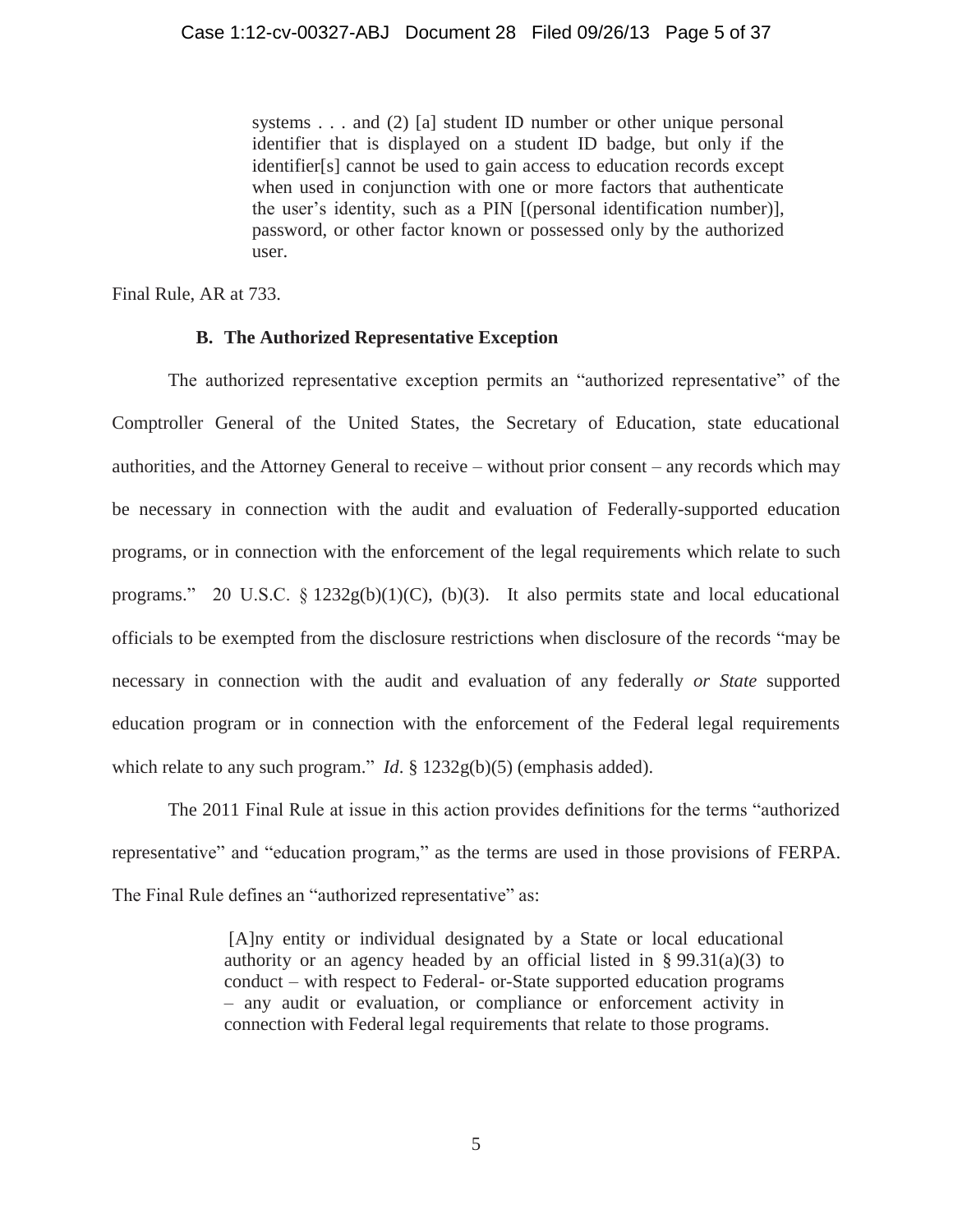# Case 1:12-cv-00327-ABJ Document 28 Filed 09/26/13 Page 6 of 37

Final Rule, AR at 733. It defines an "education program" as "any program that is principally engaged in the provision of education, including, but not limited to, early childhood education, elementary and secondary education, postsecondary education, special education, job training, career and technical education, and adult education, and any program that is administered by an educational agency or institution." *Id.* 

# **II. FACTUAL BACKGROUND**

EPIC is a non-profit corporation located in Washington, D.C. Barnes Decl. ¶ 2 [Dkt. # 20-7]; Rotenberg Decl. ¶ 2 [Dkt. # 20-6]. EPIC is a public interest research center established "to focus public attention on emerging civil liberties issues and to protect privacy, the First Amendment, and other constitutional values." Barnes Decl.  $\P$  2; Rotenberg Decl.  $\P$  2. It has a "particular interest in preserving privacy safeguards established by Congress," including the FERPA, and it engages in activities "designed to protect privacy and educate the public, including policy research, public speaking, conferences, media appearances, publications, litigation, and comments for administrative and legislative bodies regarding the protection of privacy." Barnes Decl. ¶ 2; Rotenberg Decl. ¶ 2.

According to a declaration from Khaliah Barnes, Administrative Law Counsel for EPIC, Barnes engaged in the following activities relating to the issuance of the 2011 Final Rule on behalf of EPIC:

- Participated in phone calls initiated by education activists, media, organizations, and the public generally concerning a variety of education privacy topics, but focused primarily on the Final Rule. Barnes Decl. ¶ 12.
- Exchanged e-mails concerning a variety of education privacy topics, but focused primarily on the Final Rule. *Id*. ¶ 13.
- Participated in a one-on-person meeting with education activists who had previously inquired about the Final Rule and a variety of education privacy topics, but focused primarily on the Final Rule. *Id*. ¶ 14.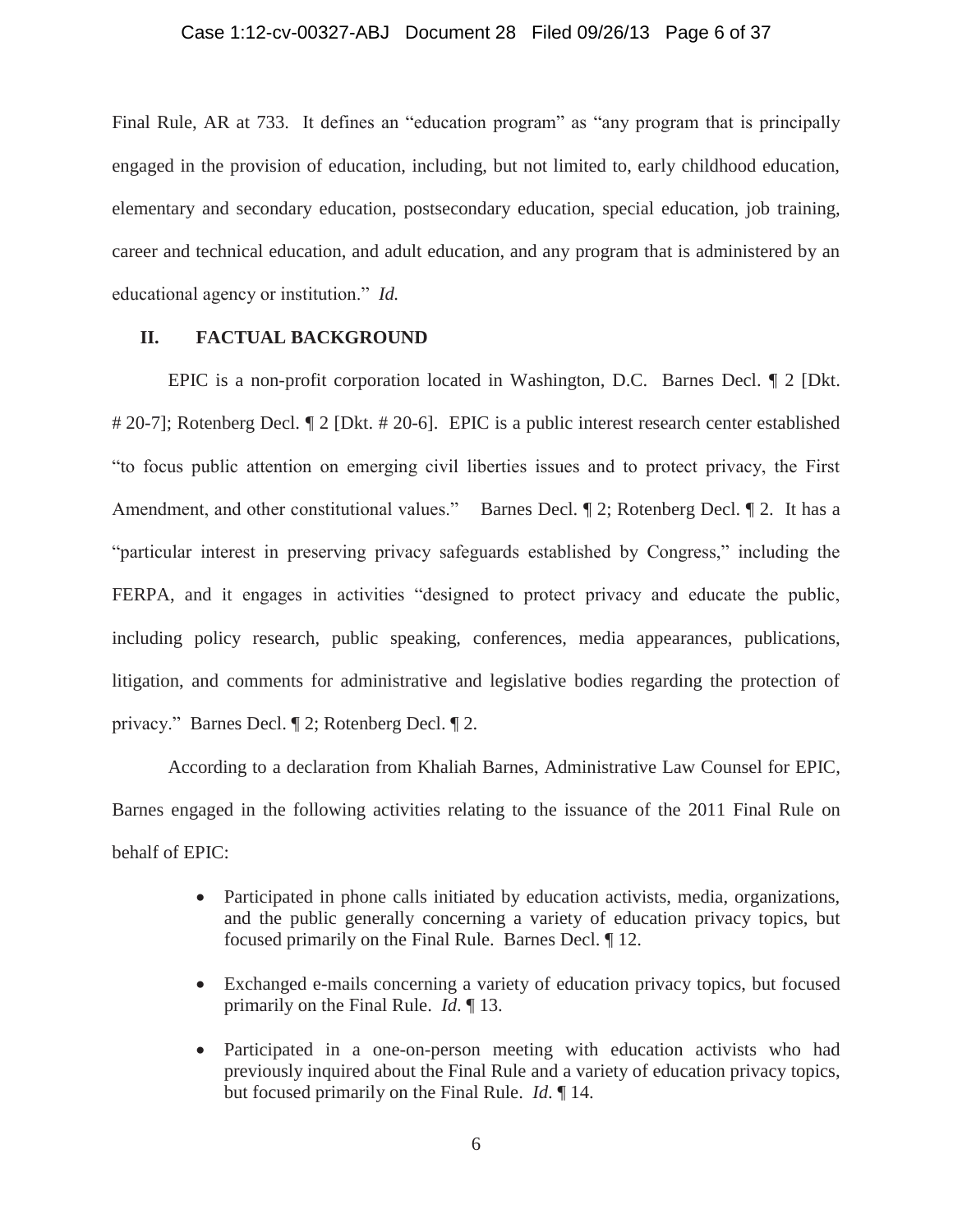- Updated the EPIC website and online newsletter regarding developments with the promulgation of the Final Rule and subsequent developments, including the EPIC lawsuit. *Id*. ¶ 15.
- Published an article that discussed various issues related to education privacy, including the Final Rule. *Id*. ¶ 16.

According to Barnes, if she had not been engaged with those activities, she would have redirected her efforts to her other job responsibilities: "researching and submitting administrative agency comments on proposed federal agency privacy regulations that pertain to government collection, retention, and dissemination of personal information." *Id.* ¶ 17.

Plaintiffs have also submitted a declaration from Marc Rotenberg, EPIC's President and Executive Director, which states that, between April 8, 2011 and September 6, 2011, EPIC expended resources on filing administrative comments to the Notice of Proposed Rulemaking that was issued before the Final Rule, responding to inquiries from the press and the general public about the Department of Education's activities on student privacy, and updating the EPIC website and newsletter with information about FERPA and the related activities of the Department of Education. Rotenberg Decl. ¶¶ 9–12. All of these expenditures took place before December 2011, when the Final Rule was issued. *Id*. ¶ 9.

EPIC has a fourteen-member Board of Directors and an Advisory Board with over fifty members. *Id*. ¶ 14. The members of the Board of Directors manage the organization and participate in the selection of the Advisory Board. *Id.* ¶ 15. According to Rotenberg, the members of the Board of Directors and of the Advisory Board "must formally commit to joining the organization, and to supporting the mission of the organization." *Id.* ¶ 16. They also make financial contributions to EPIC, assist with EPIC's substantive work, and recommend potential clerkship and fellowship applicants. *Id.* ¶¶ 17–19.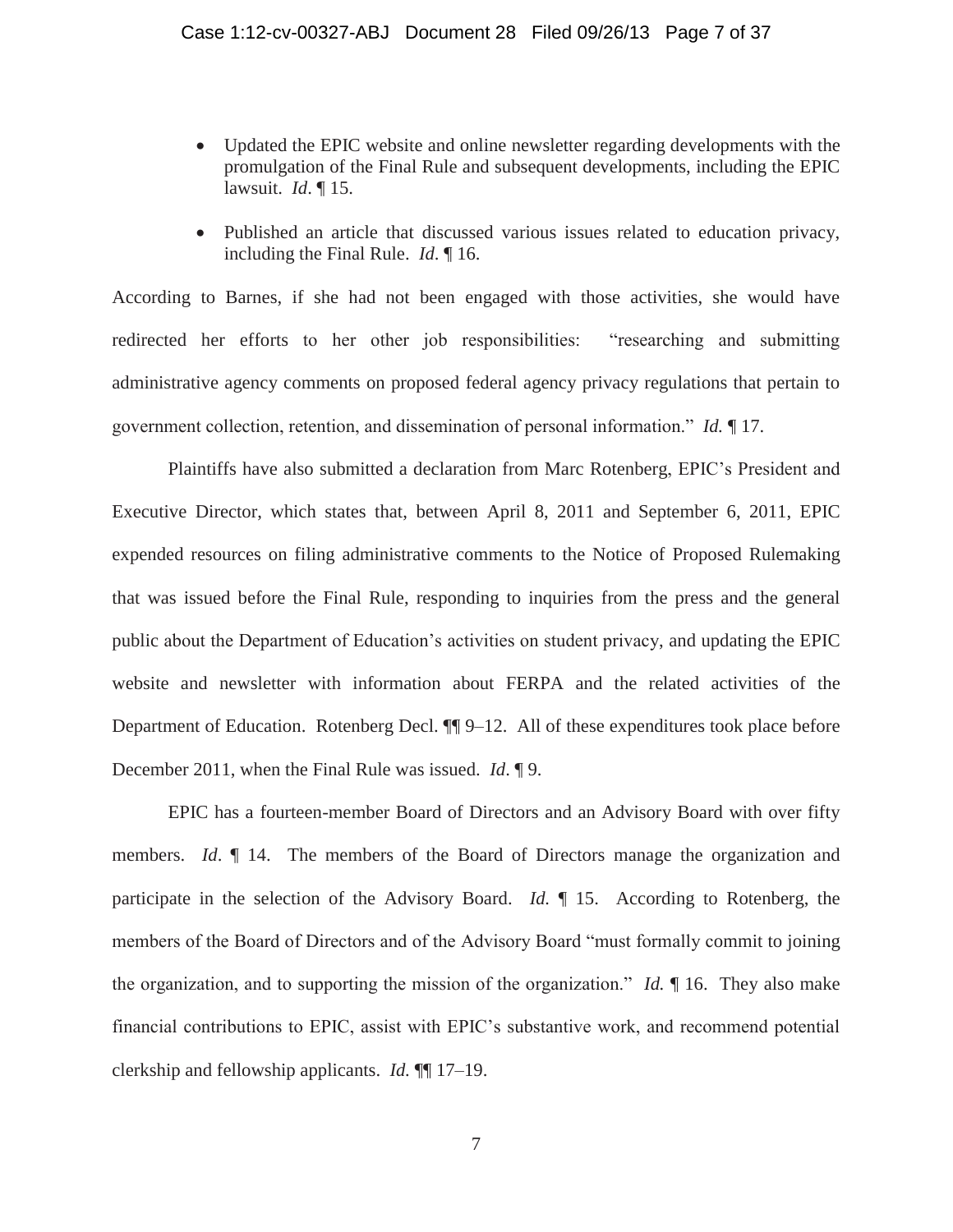#### Case 1:12-cv-00327-ABJ Document 28 Filed 09/26/13 Page 8 of 37

The four individual plaintiffs in this case, Barber, Molina, Neumann, and Peel, are all members of EPIC's Board of Directors. Barber Decl. ¶ 3 [Dkt. # 20-2]; Molina Decl. ¶ 3 [Dkt. # 20-3]; Neumann Decl. ¶ 3 [Dkt. # 20-4]; Peel Decl. ¶ 3 [Dkt. # 20-5]. According to declarations from each of them, all four attended and graduated from one or more universities that are subject to FERPA. Barber Decl. ¶¶ 4–5; Molina Decl. ¶¶ 4–5; Neumann Decl. ¶¶ 4–5; Peel Decl.  $\P$  4–5. The declaration of plaintiff Molina states in addition that he is an adjunct professor at Georgetown University; he was the university's associate vice president for information technology from 2007 until 2012 and campus chief information officer from 2000 until 2012; and he will graduate from the university with a doctorate degree in 2013. Molina Decl. ¶¶ 2, 4.

# **III. PROCEDURAL BACKGROUND**

Plaintiffs filed the complaint in this action on February 29, 2012. Compl. [Dkt. # 1]. Count I alleges that the Department's issuance of the Final Rule was not in accordance with the law, in violation of the Administrative Procedure Act. *Id.* ¶ 30. Count II alleges that the Final Rule was promulgated in excess of the Department's statutory authority, in violation of the Administrative Procedure Act. *Id.* ¶ 35. The complaint alleges that the Department's changes to the definitions of directory information, authorized representatives, and educational programs within the directory information and authorized representative exceptions remove "affirmative legal duties for state and local educational facilities to protect private student data." *Id*. ¶ 20 (internal quotation marks omitted). Specifically, it alleges that:

• By expanding the definition of directory information to include student ID numbers that are displayed on individuals' cards or badges, the Department insufficiently safeguards students from the risk of re-identification, *id*. ¶ 24;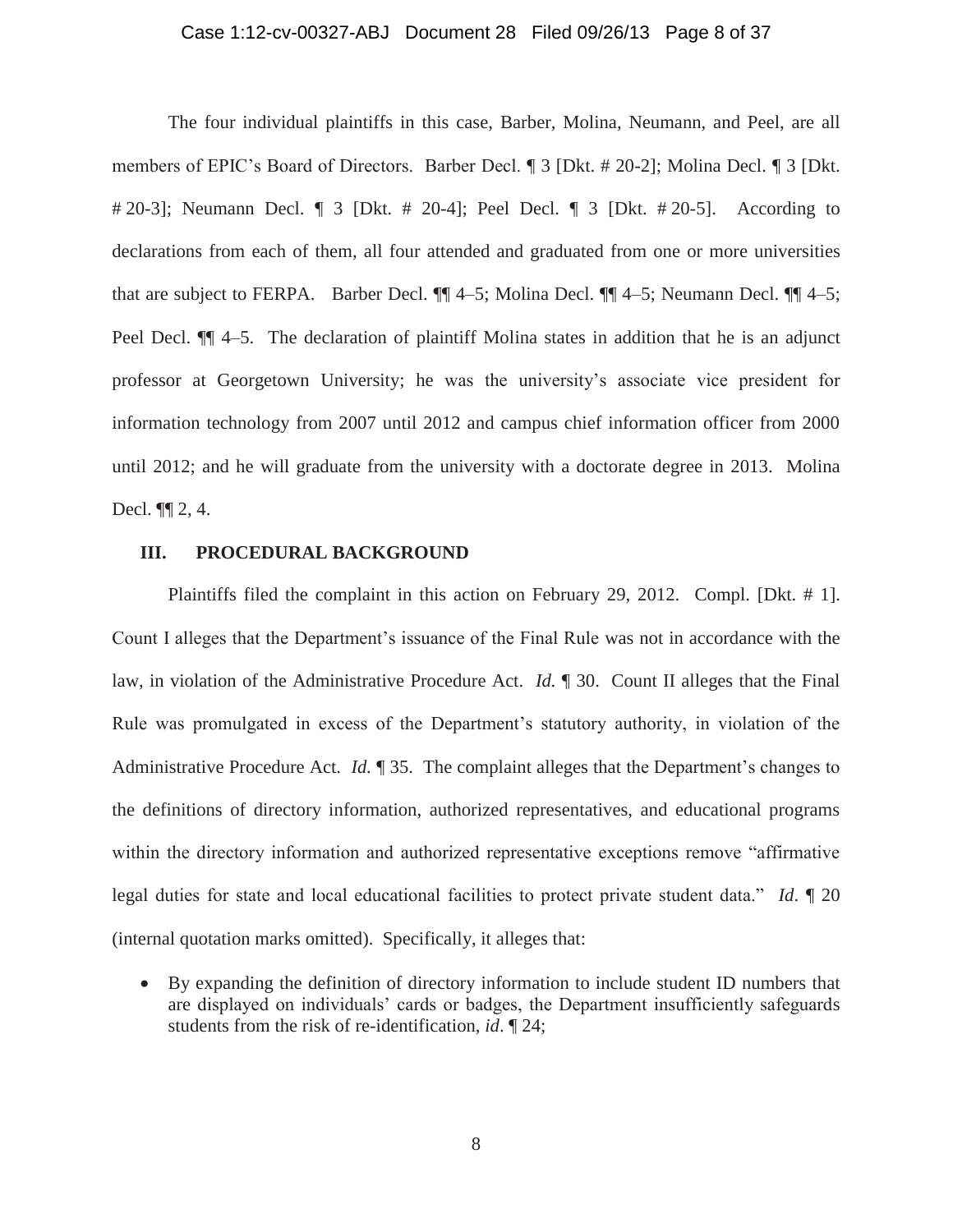# Case 1:12-cv-00327-ABJ Document 28 Filed 09/26/13 Page 9 of 37

- x By designating non-governmental actors as "authorized representatives" of state educational institutions, the Department would perform an "unauthorized, unlawful subdelegation of its own authority," *id*. ¶ 22; and
- x By expanding the definition of educational programs, the Department would "expose troves of sensitive, non-academic data," *id*. ¶ 23.

# **ANALYSIS**

This case begins and ends with plaintiffs' constitutional standing to bring their claims. "To state a case or controversy under Article III, a plaintiff must establish standing." *Ariz. Christian Sch. Tuition Org. v. Winn*, 131 S. Ct. 1436, 1442 (2011); *accord Lujan v. Defenders of Wildlife*, 504 U.S. 555, 560 (1992) (holding that "standing is an essential and unchanging part of the case-or-controversy requirement of Article III"). Standing is a necessary predicate to any exercise of federal jurisdiction; if it is lacking, the dispute is not a proper case or controversy under Article III, and federal courts have no subject matter jurisdiction to decide the case. *Dominguez v. Ual Corp.*, 666 F.3d 1359, 1361 (D.C. Cir. 2012). To establish constitutional standing, a plaintiff must demonstrate: (1) that he has suffered a concrete, particularized, and actual or imminent "injury in fact"; (2) that the injury is "fairly traceable" to the challenged action of the defendant; and (3) that it is "likely, as opposed to merely speculative, that the injury will be redressed by a favorable decision." *Lujan*, 504 U.S. at 560–61, quoting *Simon v. E. Ky. Welfare Rights Org.*, 426 U.S. 26, 28 (1976) (internal quotation marks omitted); *see also Friends of the Earth, Inc. v. Laidlaw Envtl. Servs.*, 528 U.S. 167, 180–81 (2000).

"The party invoking federal jurisdiction bears the burden of establishing" standing. *Lujan*, 504 U.S. at 561. The extent of the plaintiff's burden varies according to the procedural stage of the case. *Id*. "At the pleading stage, general factual allegations of injury resulting from the defendant's conduct may suffice . . . . In response to a summary judgment motion, however, the plaintiff can no longer rest on such 'mere allegations,' but must 'set forth' by affidavit or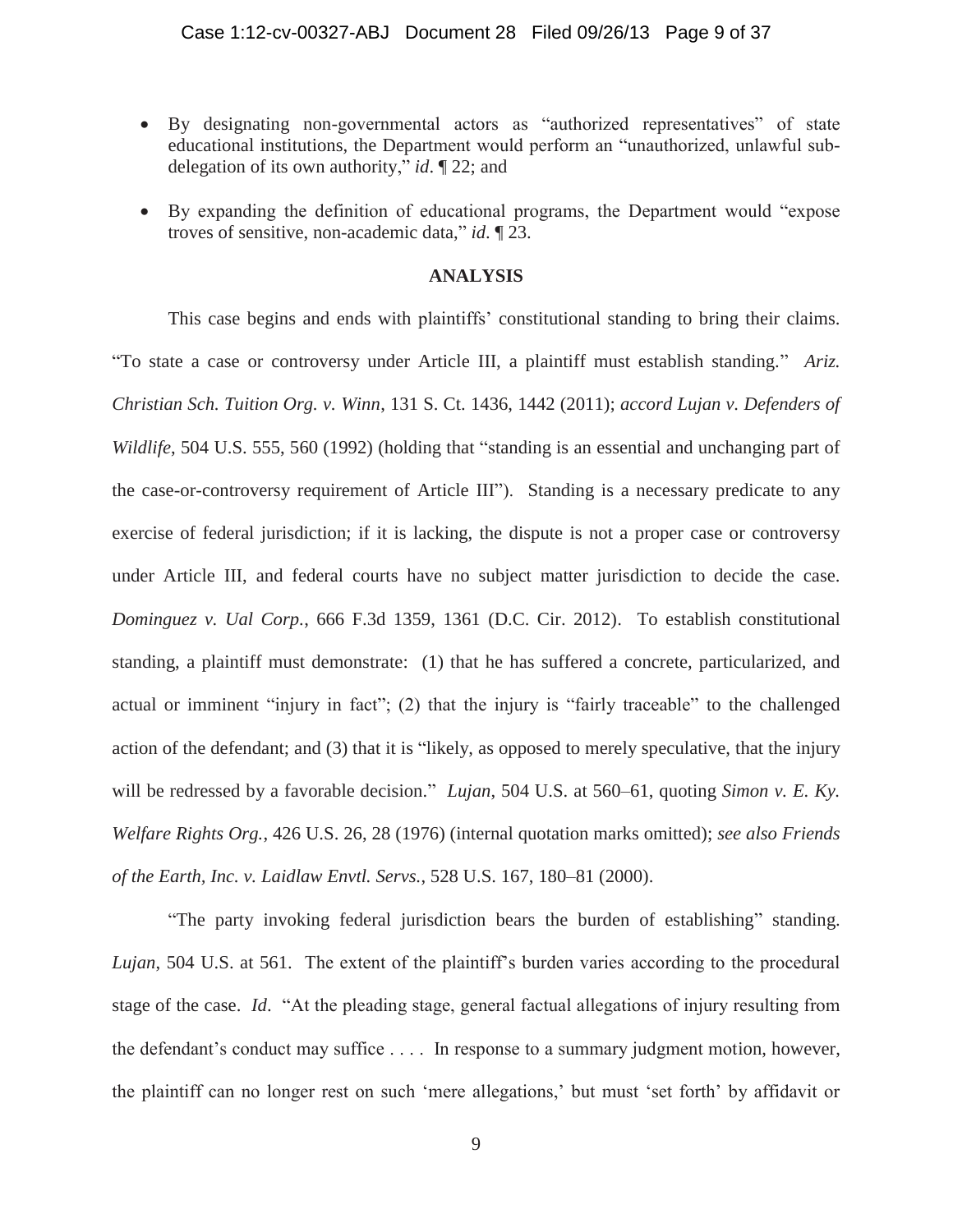# Case 1:12-cv-00327-ABJ Document 28 Filed 09/26/13 Page 10 of 37

other evidence 'specific facts,' which for the purposes of the summary judgment motion will be taken to be true." *Id.* (internal citations omitted). Even in an action seeking review of an administrative action, the parties "must supplement the record to the extent necessary to" substantiate their claim to standing. *Sierra Club v. EPA*, 292 F.3d 895, 900 (D.C. Cir. 2002).<sup>3</sup> In assessing standing, the Court assumes plaintiffs will prevail on the merits of their claim. *NB ex rel. Peacock v. District of Columbia*, 682 F.3d 77, 82 (D.C. Cir. 2012).

Plaintiffs present three distinct grounds on which they assert they have constitutional standing to bring their claims: the standing of the individual plaintiffs, the standing of EPIC as an association on behalf of its members, and the standing of EPIC as an organization. The Court finds all of them unavailing.

# **I. THE INDIVIDUAL PLAINTIFFS LACK CONSTITUTIONAL STANDING**

To establish their constitutional standing to assert the claims in the complaint, the individual plaintiffs must demonstrate that they suffered an injury in fact, that was caused by the conduct of defendant, and that can be redressed by judicial relief. *Lujan*, 504 U.S. at 560–61.

<sup>3</sup> Although plaintiff brings the standing issue as a motion to dismiss under Federal Rule of Civil Procedure  $12(b)(1)$ , the parties are at the summary judgment stage of the litigation: defendant filed an answer, which listed as the first affirmative defense lack of standing, Answer at 1 [Dkt. # 7]; the Court entered a scheduling order, consistent with the parties' meet and confer statement, that provided time for defendant to file the administrative record and for the parties to brief dispositive motions, Scheduling Order at 1 [Dkt. # 9]; and, consistent with that scheduling order, defendant's motion was styled as a motion to dismiss for lack of subject matter jurisdiction or, in the alternative, motion for summary judgment, *see* Def.'s Mot., and plaintiffs' opposition to the motion doubled as a cross-motion for summary judgment, *see* Pls.' Mot. Nonetheless, the Court finds that plaintiffs have not established standing even under the motion to dismiss standard because not only have plaintiffs failed to come forward with factual evidence of injury in fact, causation, and redressability, but they have also failed to allege sufficient factual allegations to support those three elements of standing in the complaint.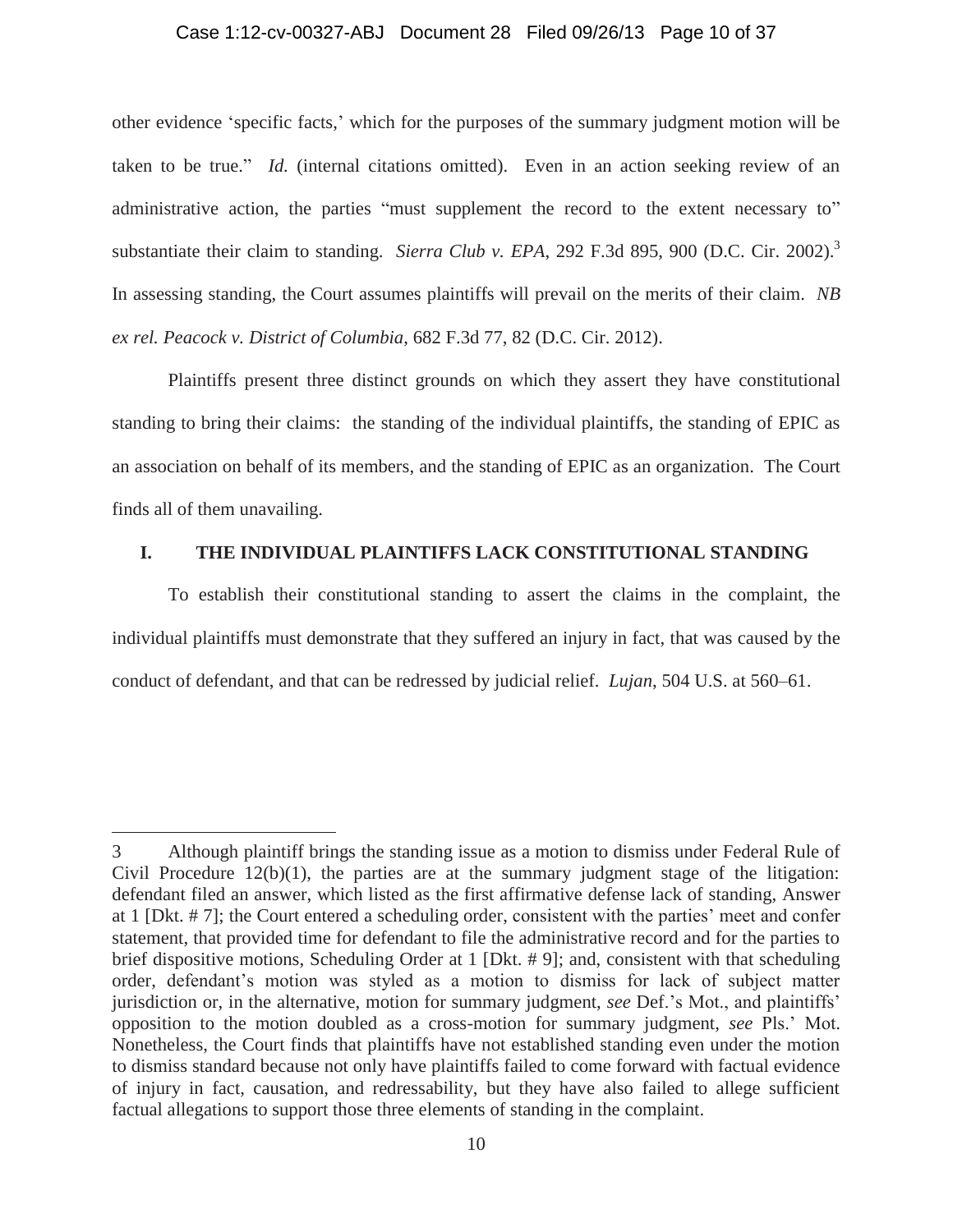# **A. Injury in fact**

The injury in fact test requires a plaintiff to allege that he has suffered "an invasion of a legally protected interest which is (a) concrete and particularized and (b) actual or imminent, not conjectural or hypothetical." *Id*. at 560 (internal citations omitted), quoting *Allen v. Wright*, 468 U.S. 737, 755 (1984). An injury is particularized if it affects the plaintiff in a personal and individual manner. *Id.* at 561 n.1. "[A] plaintiff raising only a generally available grievance about government – claiming only harm to his and every citizen's interest in proper application of the Constitution and laws, and seeking relief that no more directly and tangibly benefits him than it does the public at large – does not state an Article III case or controversy." *Id.* at 573–74.

Plaintiffs maintain that the injury-in-fact requirement is satisfied in this case because the Final Rule increases the risk that their personal information will be disclosed to a host of unregulated third-party entities without their consent, which in turn increases the risk that the information will be used for illicit purposes, such as to improperly deny them insurance benefits or for identity fraud. Pls.' Mem. at 6. They characterize their injury as an "increased-risk-ofharm," *id.*, which is governed by the standard set out in *Public Citizen, Inc. v. National Highway Traffic Safety Administration*, 489 F.3d 1279 (D.C. Cir. 2007). In *Public Citizen*, the petitioners – including a public interest group called Public Citizen – sued the National Highway Transportation Safety Administration over a regulation that the agency had issued, which set a minimum performance standard for tire pressure monitors in automobiles. 489 F.3d at 1285–86. Public Citizen argued that it satisfied the constitutional standing inquiry because the agency's rule increased the risk that some of its members would suffer car accidents in the future as compared to what the risk would have been had the agency adopted an alternative regulation advanced by Public Citizen. *Id.* at 1291.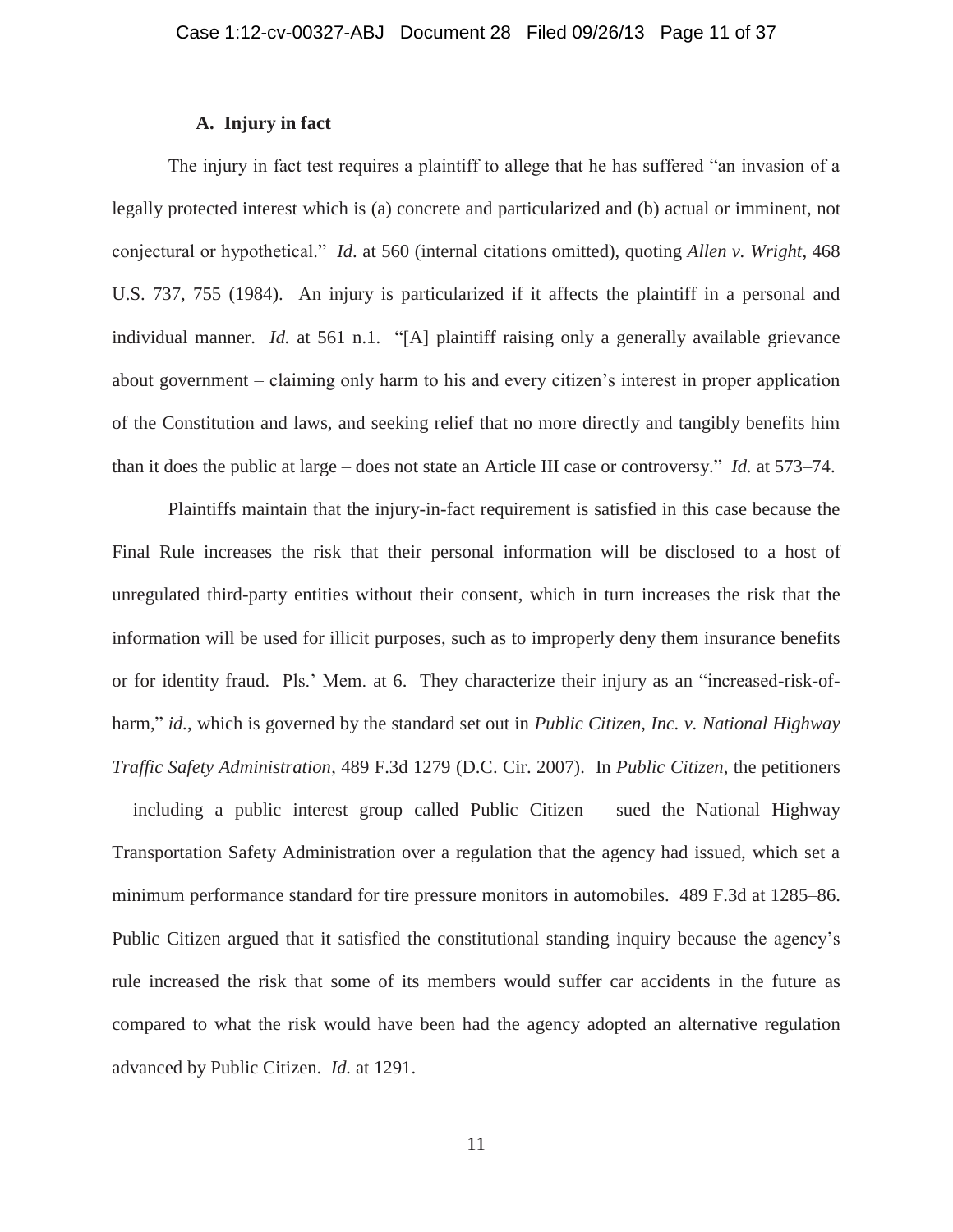# Case 1:12-cv-00327-ABJ Document 28 Filed 09/26/13 Page 12 of 37

The D.C. Circuit began by finding that the proffered injury was (1) concrete because the physical injuries that result from car accidents are plainly concrete and (2) particularized because each person who is injured in a car accident is injured personally and distinctly. *Id.* at 1292; *see also Lujan*, 504 U.S. at 560 n.1 (defining "particularized" as affecting the plaintiff in a personal and individual way). Here, defendant does not dispute that the alleged harm to the individuals in this case is both concrete and particularized, and the Court agrees. The harm that the individuals are now allegedly more at risk of suffering is identity fraud or some other misuse of their identities. *See* Pls.' Mem. at 7; Pls.' Reply in Supp. of their Cross-Mot. for Summ. J. ("Pls.' Reply") at 9 [Dkt. # 24]; *see also* Barber Decl. ¶¶ 10–11 (stating that inappropriate release of his education records could allow unauthorized individuals to compute his credit score, which insurers could use to deny coverage or raise rates); Molina Decl. ¶ 10 (same); Neumann Decl. ¶ 10 (same); Peel Decl. ¶¶ 9–10 (same and also expressing concern that fingerprint data could be inappropriately disclosed to law enforcement databases or fusion centers). The unauthorized use of an individual's personal information to deny him benefits is certainly a concrete injury that affects the individual personally and distinctly. *See Lambert v. Hartman*, 517 F.3d 433, 437 (6th Cir. 2008) (finding that identity theft, which affected the plaintiff's financial security and credit rating, was a sufficiently concrete and particularized injury in fact for purposes of conferring standing).

The more difficult issue in this case, as in *Public Citizen*, concerns the requirement that the plaintiffs' injuries be "actual or imminent." The *Public Citizen* court acknowledged that Public Citizen's theory of injury rested on evidence that the defendant's actions would increase the risk of harm to a class of individuals, which included Public Citizen members. The court concluded that, in such an "increased-risk-of-harm" case, the constitutional imminence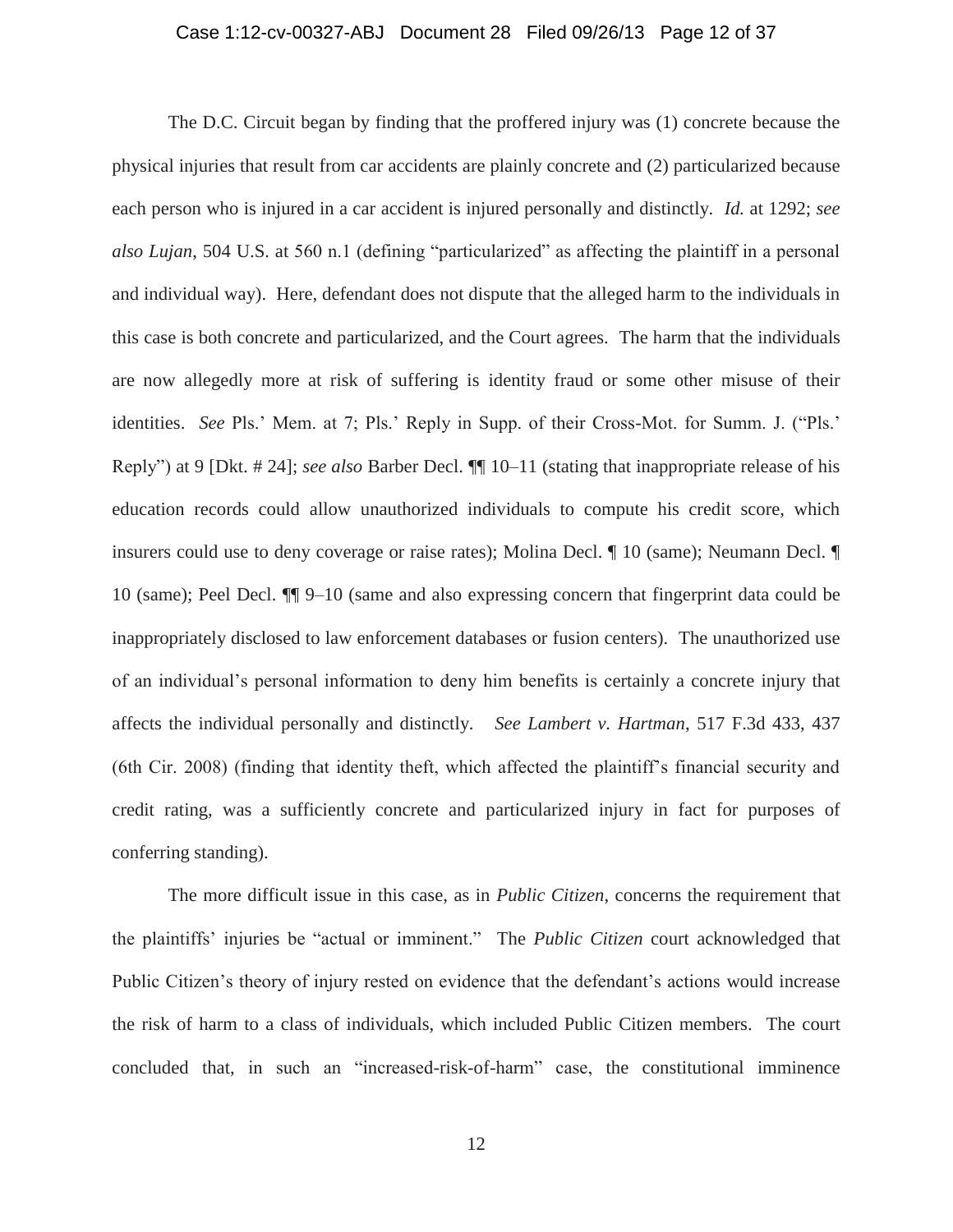#### Case 1:12-cv-00327-ABJ Document 28 Filed 09/26/13 Page 13 of 37

requirement demands that the plaintiff demonstrate "*both* (i) a *substantially* increased risk of harm and (ii) a *substantial* probability of harm with that increase taken into account." *Public Citizen*, 489 F.3d at 1295. The Court noted that, although there are no numerical rules for the amount of increase in risk of harm or level of ultimate risk that are high enough to be "substantial," the constitutional requirement of imminence "necessarily compels a very strict understanding" of the term. *Id.* at 1296. In the end, the court remanded the case to the district court to further develop the record concerning whether the injury asserted by Public Citizen met this standard. *Id.* at 1296–98.

Here, plaintiffs do not satisfy either prong of the increased risk of harm test: they have not shown a substantially increased risk that they will suffer identity fraud, and they have not shown that the absolute likelihood of suffering identity fraud is substantial. In fact, plaintiffs provide no evidence – not even any allegations – about how much more likely they are to be the victims of identity fraud now than before the passage of the Final Rule, and they provide absolutely no information about the absolute risk that their information will be used improperly. *Cf. Nat'l Resources Def. Council v. EPA*, 464 F.3d 1, 7 (D.C. Cir. 2006) (the plaintiff, an environmental membership organization, presented statistical evidence showing that two to four of its members would develop nonfatal skin cancer as a result of the challenged rule); *Mountain States Legal Found. v. Glickman*, 92 F.3d 1229, 1235 (D.C. Cir. 1996) (the plaintiffs presented evidence showing that the regulations they challenged increased the risk of forest fire by about nine percent).<sup>4</sup>

<sup>4</sup> Moreover, the individual plaintiffs in this case are only four people out of the millions that are subject to the Final Rule, so it is difficult for plaintiffs to establish that they personally will have both a substantially increased risk of harm and a substantial probability of harm with that increase taken into account. *See Williams v. District of Columbia*, 530 F. Supp. 2d 119, 126–27 (D.D.C. 2008) (distinguishing the instant case brought by one individual who could not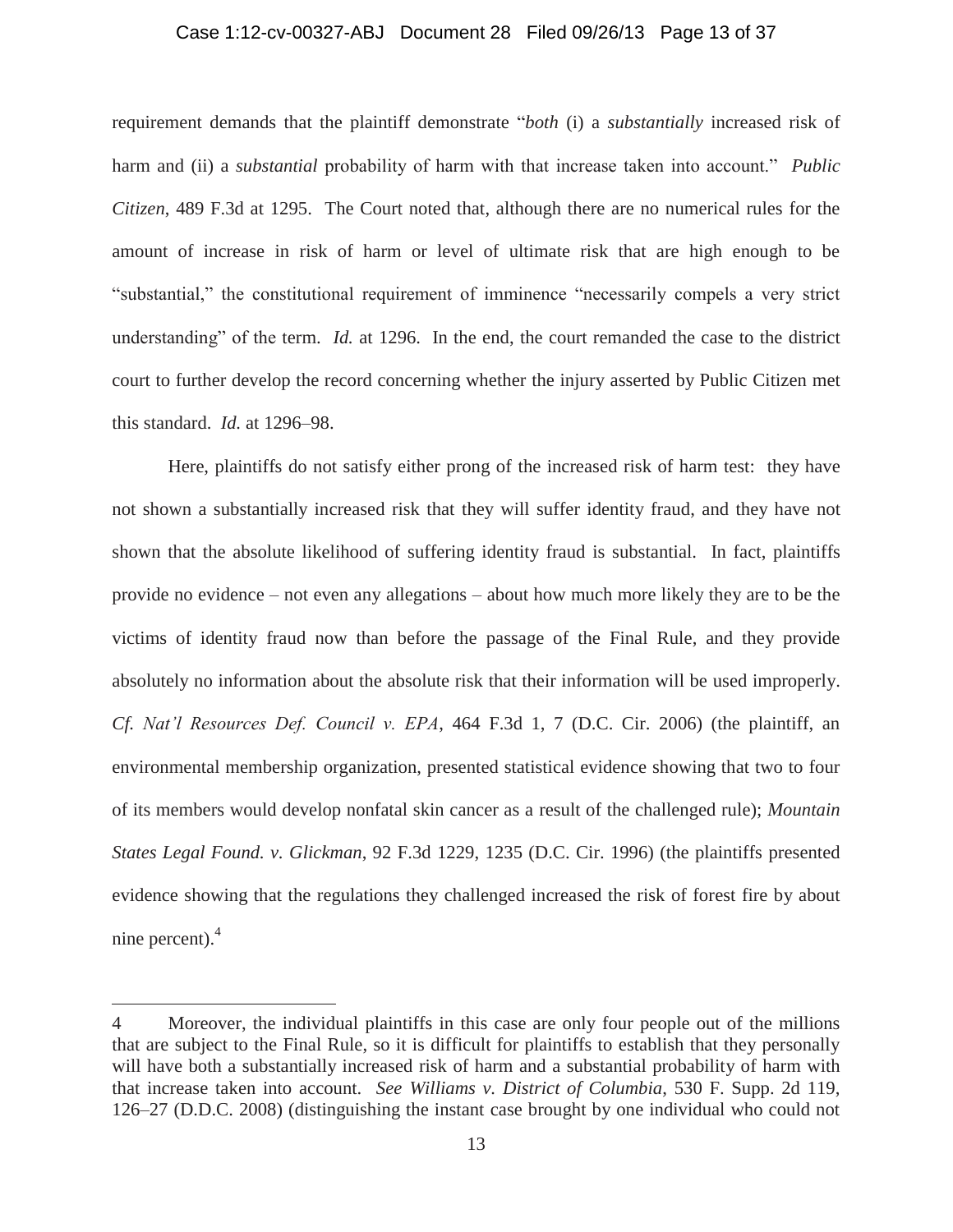### Case 1:12-cv-00327-ABJ Document 28 Filed 09/26/13 Page 14 of 37

In their memorandum, plaintiffs explain that the Final Rule increases the likelihood that the individual plaintiffs will suffer misuse of their personal information because it permits educational institutions to disclose student data to "unregulated" third parties under the "authorized representative" exception to FERPA's disclosure restrictions. *See* Pls.' Mem. at 5–8. And at the hearing on the motion in this case, plaintiffs also asserted that the Final Rule's redefinition of the term "directory information" to include student ID numbers gives rise to a second possible injury: that by designating student ID numbers as "directory information," the Final Rule permits educational institutions to place student ID numbers on student badges without the students' consent.<sup>5, 6</sup>

Plaintiffs have submitted declarations from each of the individual plaintiffs in this case to support their theory of injury. According to the declarations, all of the plaintiffs attended and graduated from one or more universities that are subject to FERPA. Barber Decl. ¶¶ 4–5; Molina Decl. ¶¶ 4–5; Neumann Decl. ¶¶ 4–5; Peel Decl. ¶¶ 4–5. Plaintiffs' attendance at many of these universities took place decades ago. *See, e.g.*, Barber Decl. ¶ 4 (stating that he received his B.A. from Pomona College in 1978, an M.A. from Princeton University in 1980, a J.D. from Rutgers in 1991, and that he attended at the school of communication at Rutgers for two months in 2010); Molina Decl. ¶ 4 (stating that he received his B.S. and M.B.A. from Saint Louis University in 1992 and 1995 respectively, and that he attended graduate engineering courses at Washington

demonstrate that he personally would suffer an increased likelihood of harm from cases like *Mountain States* and *Natural Resources Defense Council*, which were brought by large organizations with many members that could demonstrate a heightened probability of harm by showing with statistics that at least one of its members would be impacted).

<sup>5</sup> Plaintiffs have argued that not only does the Final Rule improperly characterize student ID numbers as "directory information," (which is information not generally considered to be harmful or an invasion of privacy if disclosed), but the Final Rule also disregards the FERPA requirement that educational institutions must provide students an opportunity to request that the institution obtain their consent before disclosing directory information. Pls.' Mem. at 18–19.

<sup>6</sup> At the time this opinion was issued, the trial transcript was not available.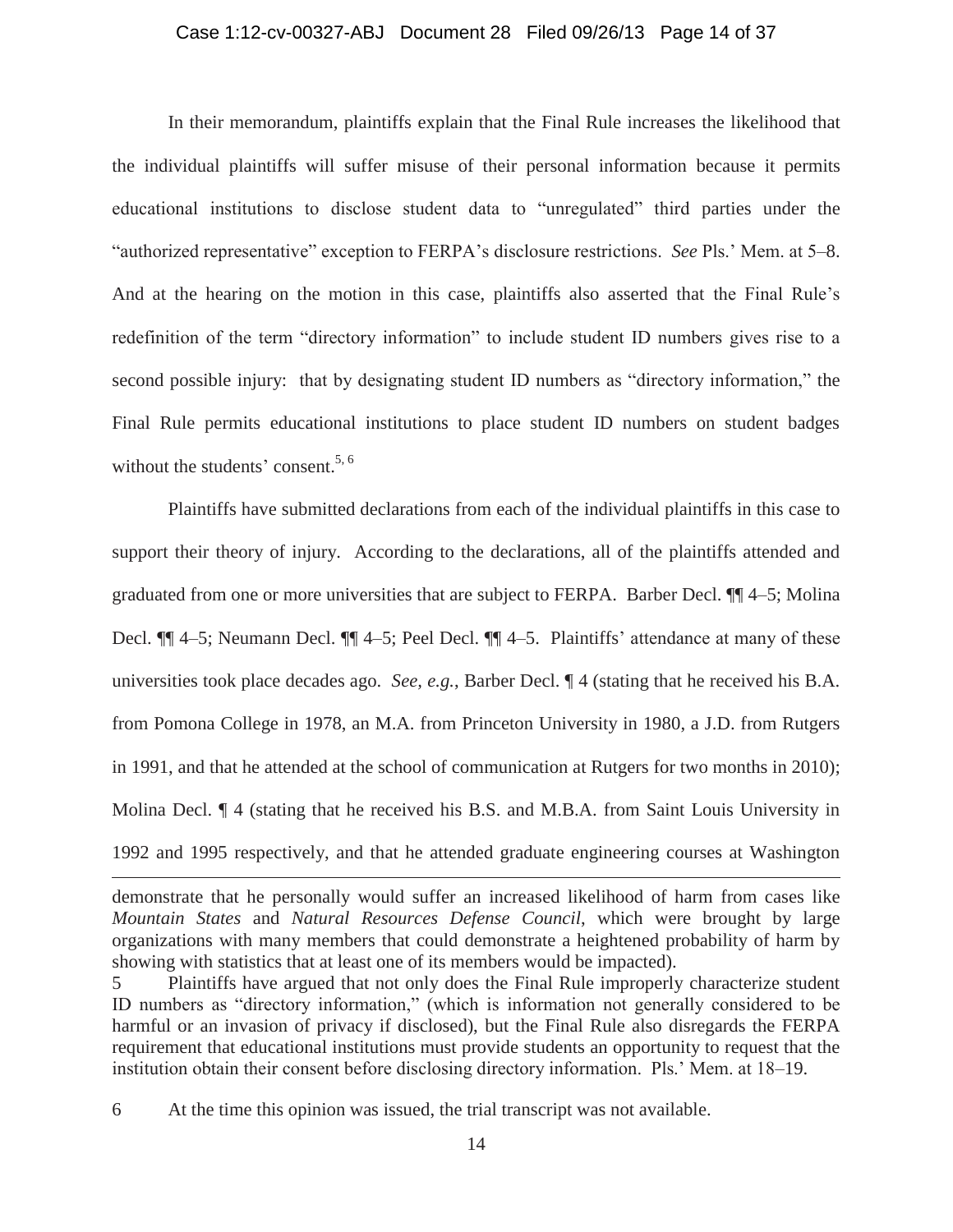#### Case 1:12-cv-00327-ABJ Document 28 Filed 09/26/13 Page 15 of 37

University in 1998); Neumann Decl. ¶ 4 (stating that he received his A.B., S.M., and Ph.D. from Harvard University in 1954, 1955, and 1961 respectively); Peel Decl. ¶ 4 (stating that she attended the University of Texas at Austin from 1968 to 1970, received her M.D. from and completed her residency at University of Texas Medical Branch in 1974 and 1977 respectively, and completed post-graduate training at the Dallas Psychoanalytic Institute in 1999). Plaintiff Molina has a more recent connection to higher education: he adds that he will graduate from Georgetown University – an educational institution subject to FERPA – with a doctorate degree in 2013. Molina Decl. ¶ 4. Molina's declaration also states that he is an adjunct professor at Georgetown University and was the university's associate vice president for information technology from 2007 until 2012, and campus chief information officer from 2000 until 2012. *Id*. ¶ 2.

At the oral argument in this case, both plaintiffs and defendant focused their attention primarily on Molina's standing to bring this action. He is the only plaintiff who was still enrolled at an educational institution at the time the complaint in this case was filed, and so the disclosure requirements are more likely to affect him than any of the other plaintiffs who graduated earlier. *See* Molina Decl. ¶ 4 (stating that Molina will graduate from Georgetown University with a doctorate degree in 2013); *see also Lujan*, 504 U.S. at 569 n.4 ("'The existence of federal jurisdiction . . . depends on the facts *as they exist when the complaint is filed.*'"), quoting *Newman-Green, Inc. v. Alfonzo-Larrain*, 490 U.S. 826, 830 (1989). Certainly Molina is the only plaintiff who might be affected by any display of student ID numbers on student badges, and his personal information is the most likely to still be maintained and disclosed by an entity subject to the Final Rule.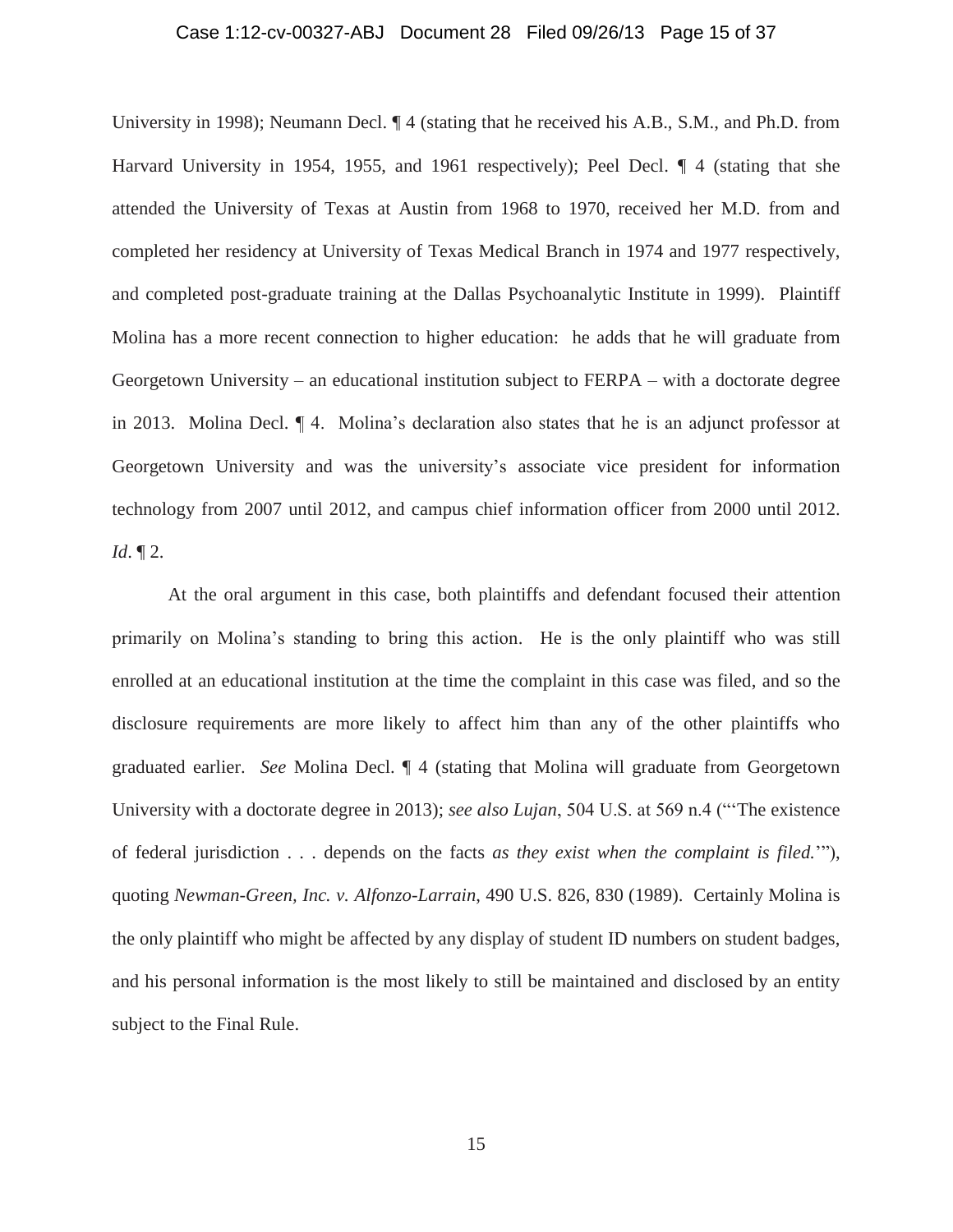# Case 1:12-cv-00327-ABJ Document 28 Filed 09/26/13 Page 16 of 37

# 1. *Expansion of the directory information exception theory of injury*

At the hearing, plaintiffs argued that Molina is injured by the Final Rule because it permits Georgetown University – the educational institution where Molina is currently enrolled – to place Molina's university ID number on his student badge, which would make the ID number more susceptible to identity theft.

There are two major problems with this argument. First, plaintiffs have not shown that disclosure of Molina's Georgetown University ID number on a badge makes it substantially more probable that he will be the victim of identity theft. In fact, the Rule expressly provides that students' ID numbers may be classified as disclosable directory information only if the number "cannot be used to gain access to education records except when used in conjunction with one or more factors that authenticate the user's identity, such as a PIN [(personal identification number)], password, or other factor known or possessed only by the authorized user." Final Rule, AR at 733. So even if the display of Molina's university ID number on his badge makes it more likely that the ID number will be seen by someone who wants to misuse Molina's personal information, that individual would still need Molina's PIN or password to access the information. Neither the PIN nor the password would be present on the badge or otherwise easily accessible. Accordingly, plaintiffs lack a crucial element of establishing that disclosure of Molina's student ID number on his student badge increases the likelihood his personal information will be accessed by an unauthorized individual and misused, let alone that such likelihood is substantial as an absolute matter.

In addition, Molina cannot establish that he will suffer a greater likelihood of injury as a result of the Final Rule because Georgetown University ID cards *already* contain the individual's university ID number. *See Georgetown One Card: Your Georgetown ID*, Georgetown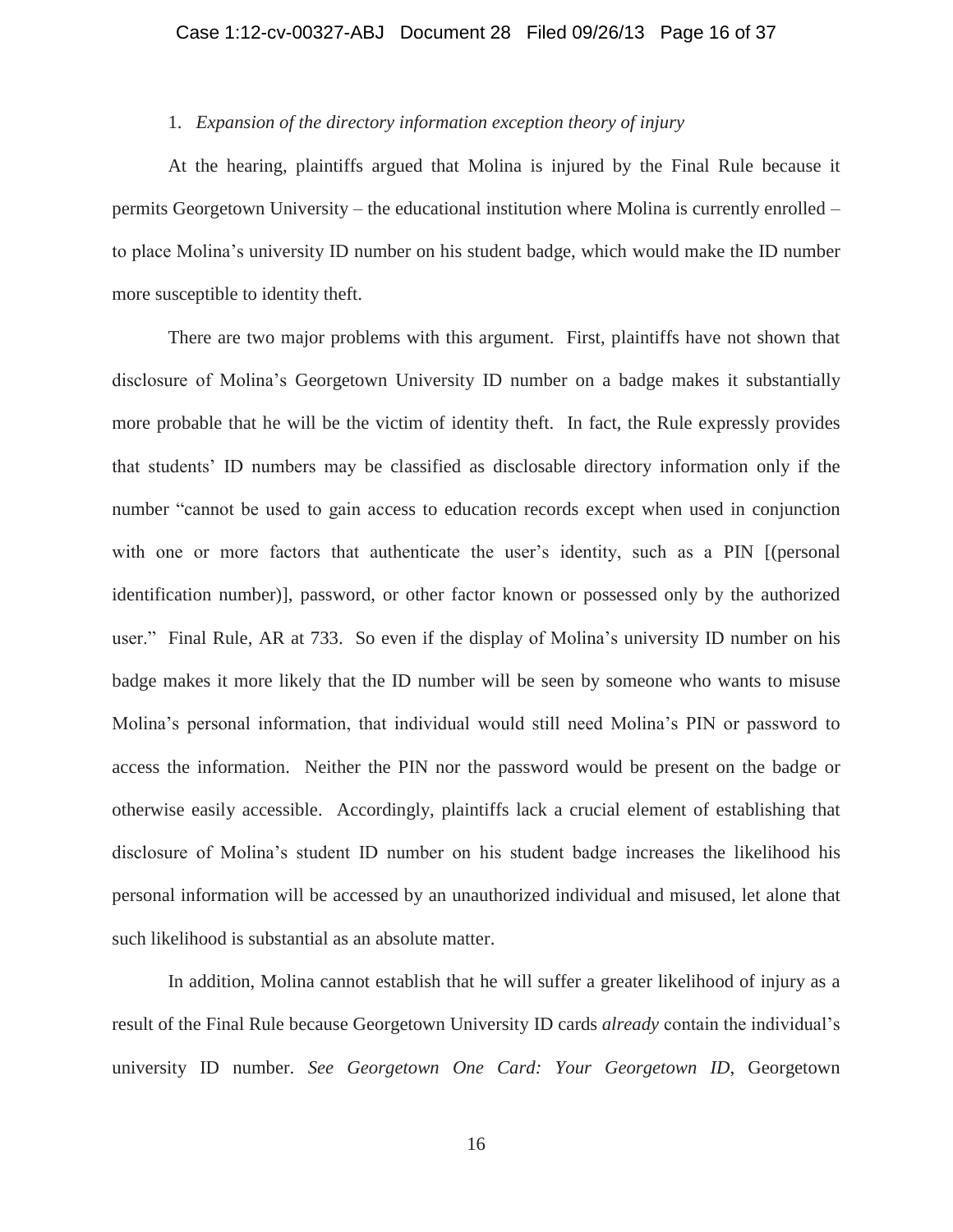#### Case 1:12-cv-00327-ABJ Document 28 Filed 09/26/13 Page 17 of 37

University, http://gocard.georgetown.edu/what/id/ (last visited Sept. 16, 2013) (explaining that the GOCard is the Georgetown ID card); *Georgetown One Card: GOCard About to Expire?*, Georgetown University, http://gocard.georgetown.edu/page/1242701316531.html (last visited Sept. 16, 2013) ("The GOCard was brought to you nearly 5 years ago."); *Georgetown One Card: What are the components of the GOCard?*, Georgetown University, http://gocard.georgetown.edu/page/1242701316765.html (last visited Sept. 16, 2013) (stating that the University ID Number is a component of the GOCard); *Georgetown One Card: What is the University ID Number?*, Georgetown University, http://gocard.georgetown.edu/page/1242701316906.html (last visited Sept. 16, 2013) (explaining that the university ID Number is a random number assigned to all individuals affiliated with the university for purposes of identification, and that the ID number stays with an individual for the entire duration of his or her affiliation with Georgetown).

Since Molina is a faculty member at Georgetown University, any university ID card he already possesses necessarily contains his university ID number – the same number that stays with him for the entire duration of his affiliation with Georgetown. *Id.* This defeats any attempt by plaintiffs to show that the chance that Molina's personal information will be stolen and misused is substantially likely to increase due to the Final Rule's inclusion of university ID numbers in the definition of "directory information." In addition, plaintiffs' failure to provide any evidence, or even allegations, that any person affiliated with Georgetown has suffered harm from the inclusion of university ID numbers on Georgetown GOCards up until this point undermines their attempt to show an absolute likelihood of harm.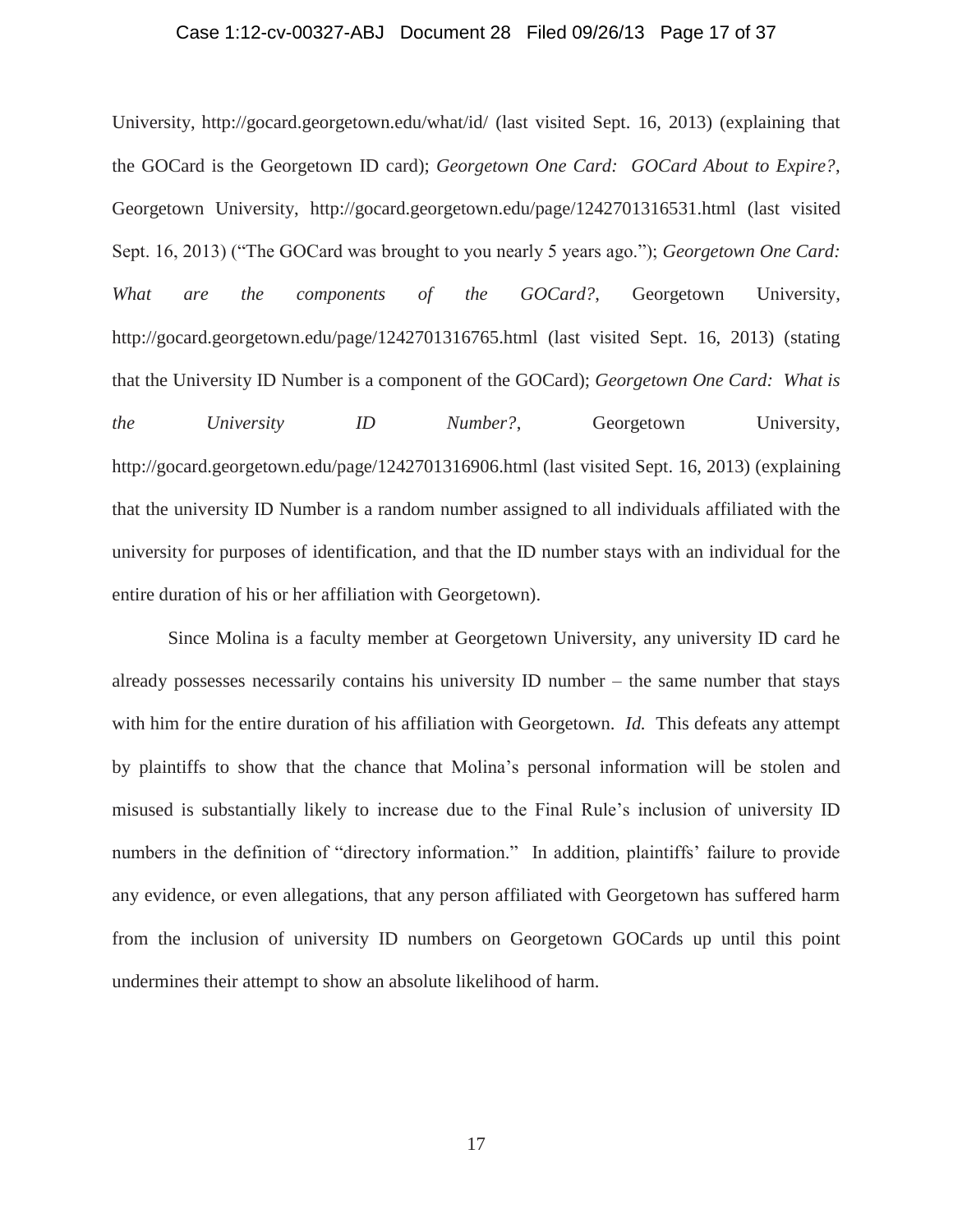### Case 1:12-cv-00327-ABJ Document 28 Filed 09/26/13 Page 18 of 37

# 2. *Expansion of the authorized representative exception theory of injury*

Plaintiffs have also argued that by expanding the definitions of "authorized representative" and "educational program," the Final Rule permits educational institutions to disclose plaintiffs' educational records to unregulated third parties and therefore increases the risk that their personal information will used to harm them.<sup>7</sup> But this theory of injury is also marred by several fatal deficiencies. For plaintiffs to be the victims of identity theft due to the disclosure of their information pursuant to the Final Rule, all of the following must occur: (1) institutions governed by the Final Rule must still maintain personal information about plaintiffs that, if stolen, could be used in injurious ways; (2) the institutions that maintain plaintiffs'

 $\overline{a}$ 7 Although plaintiffs object to the definition of "education program" in the Final Rule, their theory of the way that this definition injures them is linked to their theory of how the Final Rule's definition of the term "authorized representative" injures them, so the Court need only address whether plaintiffs demonstrate injury in fact from the change that the Final Rule makes to the definition of "authorized representative." Plaintiffs appear to protest that the Final Rule expands the number of entities that are considered "education programs" and therefore increases the number of sources of personal information that may now be disclosed to "authorized representatives." *See* Pls.' Reply at 8 (explaining that "authorized representatives" are any designated entity or individual that will audit or evaluate a federal- or state-supported education program). But since the definition of "authorized representative" has also been expanded, plaintiffs argue, the personal information from all of these sources is now disclosable to more entities, including "unregulated" third parties. *Id.* So, plaintiffs' theory of injury that arises from the new definition of "educational institution" appears to rely on the risk of harm that the agency has allegedly created by broadly defining the term "authorized representative." Accordingly, the Court's conclusion that plaintiffs have not shown any imminent injury from the redefinition of "authorized representative" closes off any theory of injury caused by the new definition of "educational institutions."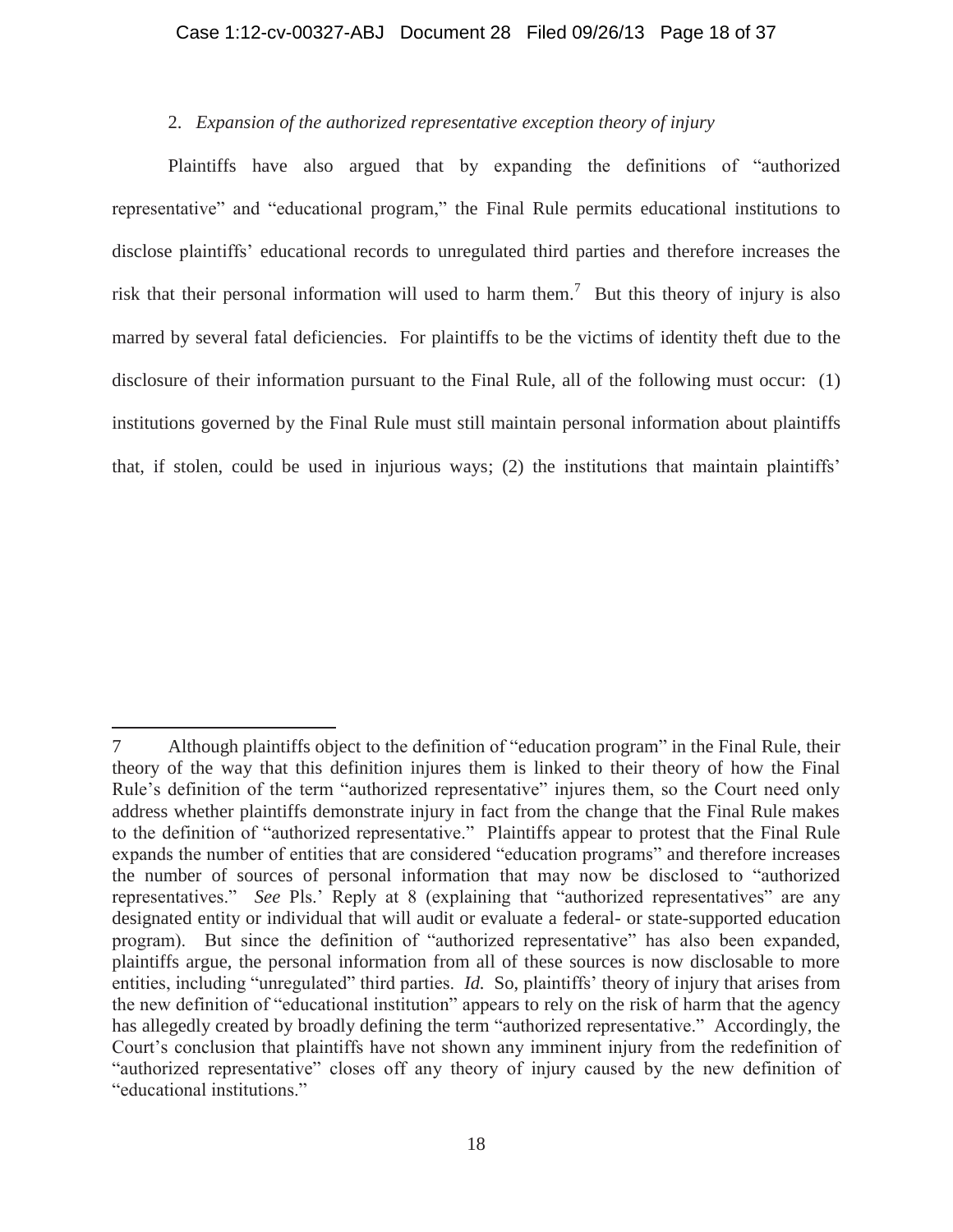### Case 1:12-cv-00327-ABJ Document 28 Filed 09/26/13 Page 19 of 37

personal information must provide that information to unregulated third-party entities<sup>8</sup>; and (3) once plaintiffs' personal information is provided to those third-party entities, those parties must use it improperly or disclose it to others who use it improperly. This is an attenuated chain of events to begin with, and plaintiffs have not presented evidence, or even factual allegations, to demonstrate that any of the steps has occurred or is likely to occur, let alone that it is imminent. *See Grand Lodge of Fraternal Order of Police v. Ashcroft*, 185 F. Supp. 2d 9, 16 (D.D.C. 2001) ( "[T]he chain of events that would need to occur for the defendants to commit these alleged wrongs . . . is simply too attenuated to be a real and immediate threat."), citing *Lujan*, 504 U.S. at 564 n.2.

To address the first condition – that institutions governed by the Final Rule maintain personal information about plaintiffs that, if stolen, could be used in injurious ways – plaintiffs rely on their own declarations, in which all four plaintiffs state that the universities they attended continue to maintain education records about them. Barber Decl. ¶ 6; Molina Decl. ¶ 6; Neumann Decl. ¶ 6; Peel Decl. ¶ 6. Importantly, none of the plaintiffs articulate any basis for their personal knowledge of what information the universities maintain, despite the requirement under Federal Rule of Civil Procedure 56(c)(4) that a declaration "must be made on personal knowledge . . . and show that the . . . declarant is competent to testify on the matters stated."

<sup>8</sup> Although plaintiffs do not define precisely what they mean by "unregulated thirdparties," the Court construes this phrase to mean entities that are not under the "direct control" of an entity to which FERPA expressly extends authorization to access student records in order to conduct an audit or evaluation or for enforcement or compliance activity under 20 U.S.C. § 1232g(b)(3). The Court adopts this construction because the Final Rule changes the Department's definition of "authorized representative" by omitting the "direct control" requirement. *See* 76 Fed. Reg. 75604, 75617 (Dec. 2, 2011) (codified at 34 C.F.R. pt. 99) (stating that, under the 2008 rule, outside parties were included under the definition of "authorized representative" so long as they were under the direct control of a state education agency, but that in the 2011 Final Rule, the Department has decided to eliminate the direct control requirement).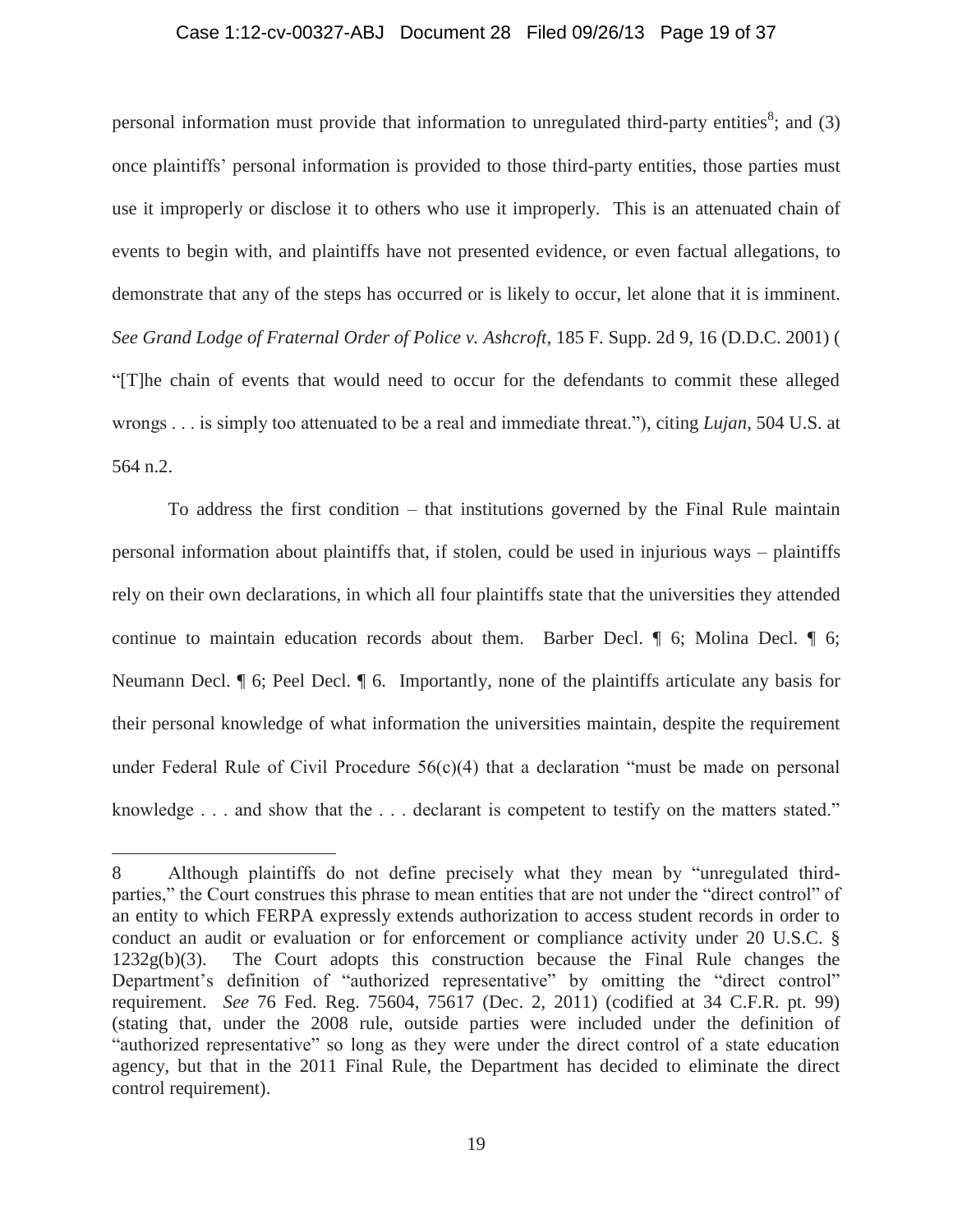#### Case 1:12-cv-00327-ABJ Document 28 Filed 09/26/13 Page 20 of 37

Moreover, since plaintiffs provide no information about what particular personal information is contained in the maintained education records, they fail to show that the institutions maintain the type of valuable personal information about them that could be used for identity fraud or to improperly alter their insurance rates.<sup>9</sup>

But even if the Court were to assume that plaintiffs' alma maters maintain records about them that contain valuable personal information, such as social security numbers, plaintiffs have failed to make any showing that it is likely the schools will disclose the information to unregulated third parties. Rather, plaintiffs conclusorily maintain that their personal information is being, or will be, disclosed to statewide longitudinal data systems ("SLDS") – which are compilations of student information from educational institutions located within the certain states – and that the Final Rule permits unregulated third parties to access the information in those data systems. Pls.' Mem. at 6–7. To show that plaintiffs' educational records are maintained in those states, plaintiffs point the Court to the website of the National Center for Education Statistics, which contains information about federal grants that have been provided to states in order to maintain SLDSs. *Id.* at 6. The website shows that each of the plaintiffs attend or attended at least one educational institution in a state that receives federal funding to maintain SLDSs: Missouri, Massachusetts, Texas, and the District of Columbia. *See Statewide Longitudinal Data Systems Grant Program: Grantee State – Missouri*, National Center for Education Statistics,

<sup>9</sup> The Peel Declaration states that the University of Texas Medical Branch ("UTMB") collected a full set of fingerprints as a requirement to matriculate. Peel Decl. ¶ 6. However, the declaration does not state that those fingerprints are still being maintained in her education records at UTMB, and the Court declines to assume that they are as Peel received her M.D. and completed her residency at that institution nearly four decades ago, in 1974 and 1977 respectively. *Id.* ¶ 4.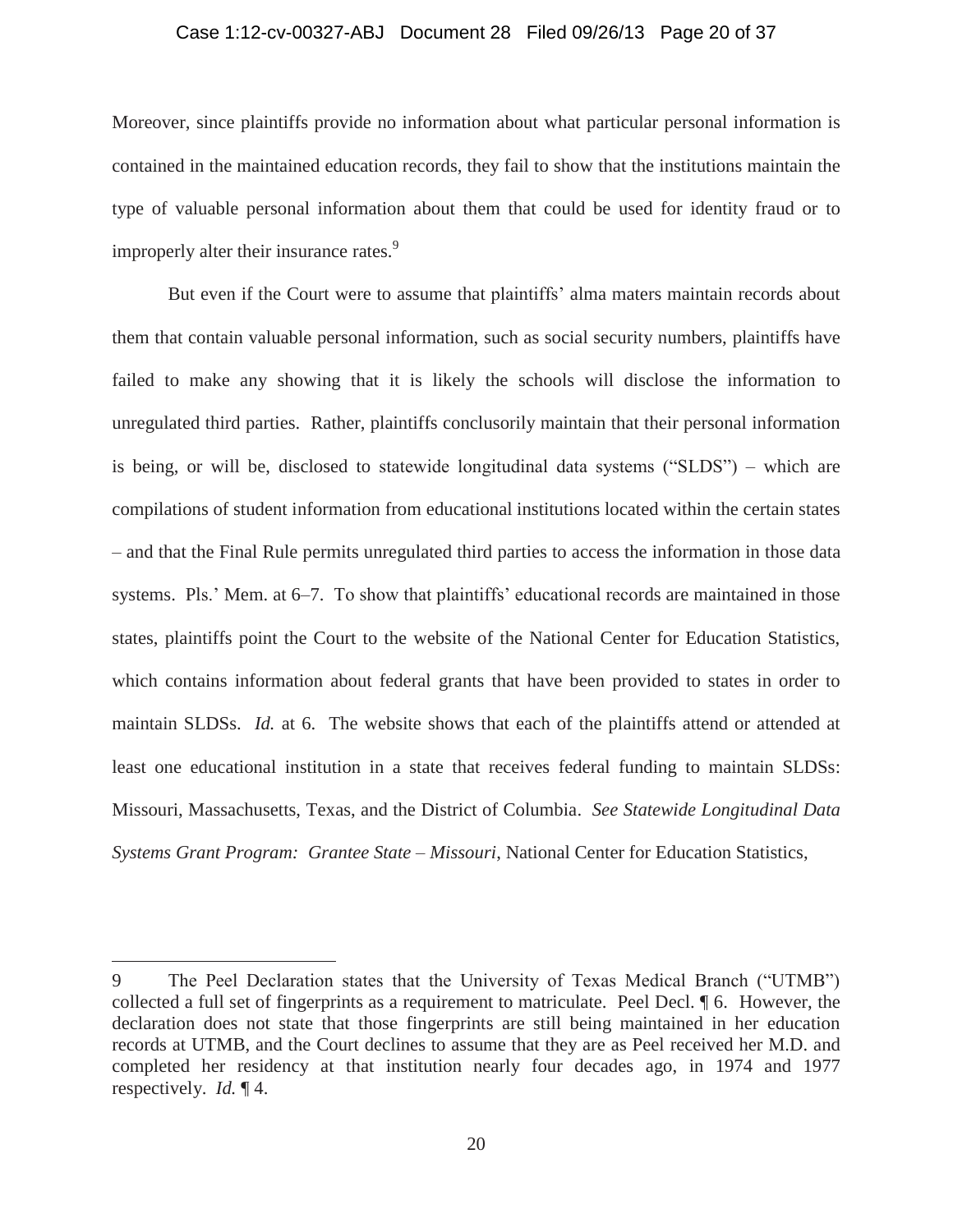#### Case 1:12-cv-00327-ABJ Document 28 Filed 09/26/13 Page 21 of 37

http://nces.ed.gov/programs/slds/state.asp?stateabbr=MO (last visited Sept. 16, 2013); *Statewide*  Longitudinal Data Systems Grant Program: Grantee State – Massachusetts, National Center for Education Statistics, http://nces.ed.gov/programs/slds/state.asp?stateabbr=MA (last visited Sept. 16, 2013); *Statewide Longitudinal Data Systems Grant Program: Grantee State – Texas*, National Center for Education Statistics, http://nces.ed.gov/programs/slds/state.asp?stateabbr=TX (last visited Sept. 16, 2013); *Statewide Longitudinal Data Systems Grant Program: Grantee State – District of Columbia*, National Center for Education Statistics, http://nces.ed.gov/programs/slds/state.asp?stateabbr=DC (last visited Sept. 16, 2013).

Just because the states maintain SLDSs, however, does not mean that the particular information that the colleges and universities maintain about the plaintiffs will be included in those SLDSs.<sup>10</sup> First, all of the SLDS grant applications for Massachusetts, Missouri, Texas and the District of Columbia were submitted within the past seven years, which is long after nearly all of these plaintiffs had already left those institutions. And plaintiffs have not alleged or provided any evidence that any of these SLDSs collect data retroactively. *Cf.* Buckley Decl. ¶ 27 [Dkt. # 18-9] ("No information provided to the Department suggests that DC's [SLDS program] will be backfilled with advanced degree data from Georgetown University or other institutions for years prior to the one in which postsecondary information begins to be linked to the system."). In fact, comparing the information in plaintiffs' declarations about when they attended educational institutions to the information on the National Center for Education

<sup>10</sup> In addition, because plaintiffs have not identified the type of personal information that is currently being maintained about them, plaintiffs cannot even show that the personal information their educational institutions maintain about them is of the same type as the information that has been or will be disclosed to SLDS entities.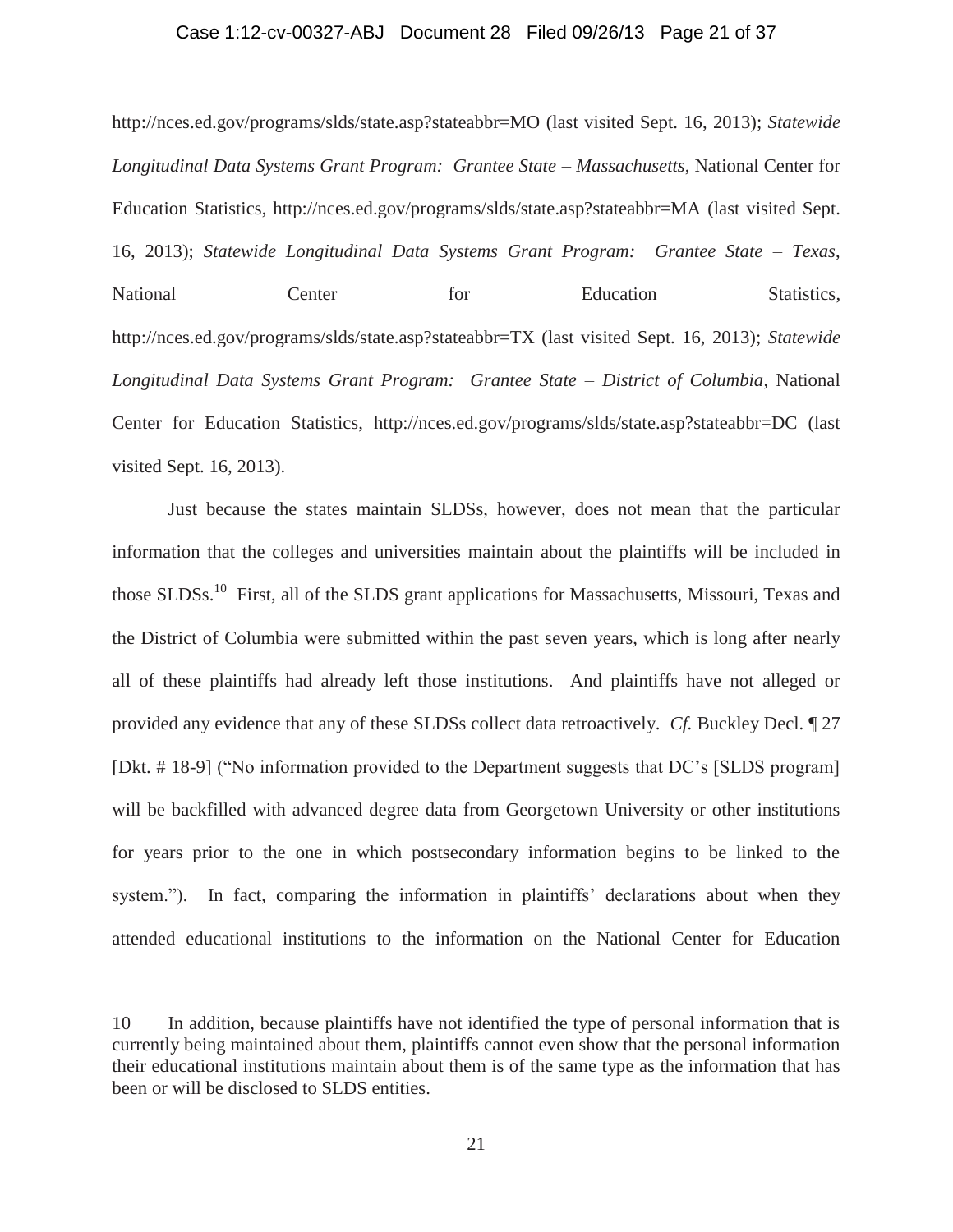#### Case 1:12-cv-00327-ABJ Document 28 Filed 09/26/13 Page 22 of 37

Statistics website about when the states filed SLDS grant applications reveals that the only plaintiff who actually attended an educational institution during the time when that institution's state was receiving federal SLDS funds is Molina, who is currently attending Georgetown University in the District of Columbia.<sup>11</sup>

And even with regards to the District of Columbia's SLDS program, Molina does not fit the description of the subjects whom the program is geared to monitor. According to the declaration of Jack Buckley, the Commissioner of the National Center for Education Statistics (which is part of the Institute of Education Sciences of the U.S. Department of Education), the District of Columbia submitted an application for an SLDS grant on December 15, 2011. Buckley Decl. ¶ 20, citing Ex. 2 to Buckley Decl. (excerpts from the SLDS application). The application explained that its Statewide Longitudinal Education Data System ("SLED") currently included only data from pre-kindergarten through twelfth grade. *Id.* ¶ 21, citing Ex. 2 to Buckley Decl. at e14. The application proposed linking SLED to three existing post-secondary databases: (1) "DC OneApp, which includes information from DC residents who apply for DC's three higher education grant programs"; (2) "AspirePath, which includes information on adult literacy students at DC's community college"; and (3) the Banner student database, which is "used by DC's community college, public university, and other postsecondary institutions." *Id.* ¶¶ 22–23, citing Ex. 2 to Buckley Decl. at e21–e22. Of the three databases, the Banner student database is the only one that might contain data from Georgetown University; however, the Buckley declaration goes on to state that, "[a]ccording to information provided to the Department,

<sup>11</sup> Although Barber attended the School of Communication at Rutgers in New Jersey for two months in 2010, the National Center for Education Statistics website reveals that New Jersey's only application for SLDS funding was filed in 2012. *Statewide Longitudinal Data Systems Grant Program: Grantee State – New Jersey*, National Center for Education Statistics, http://nces.ed.gov/programs/slds/state.asp?stateabbr=NJ (last visited Sept. 11, 2013).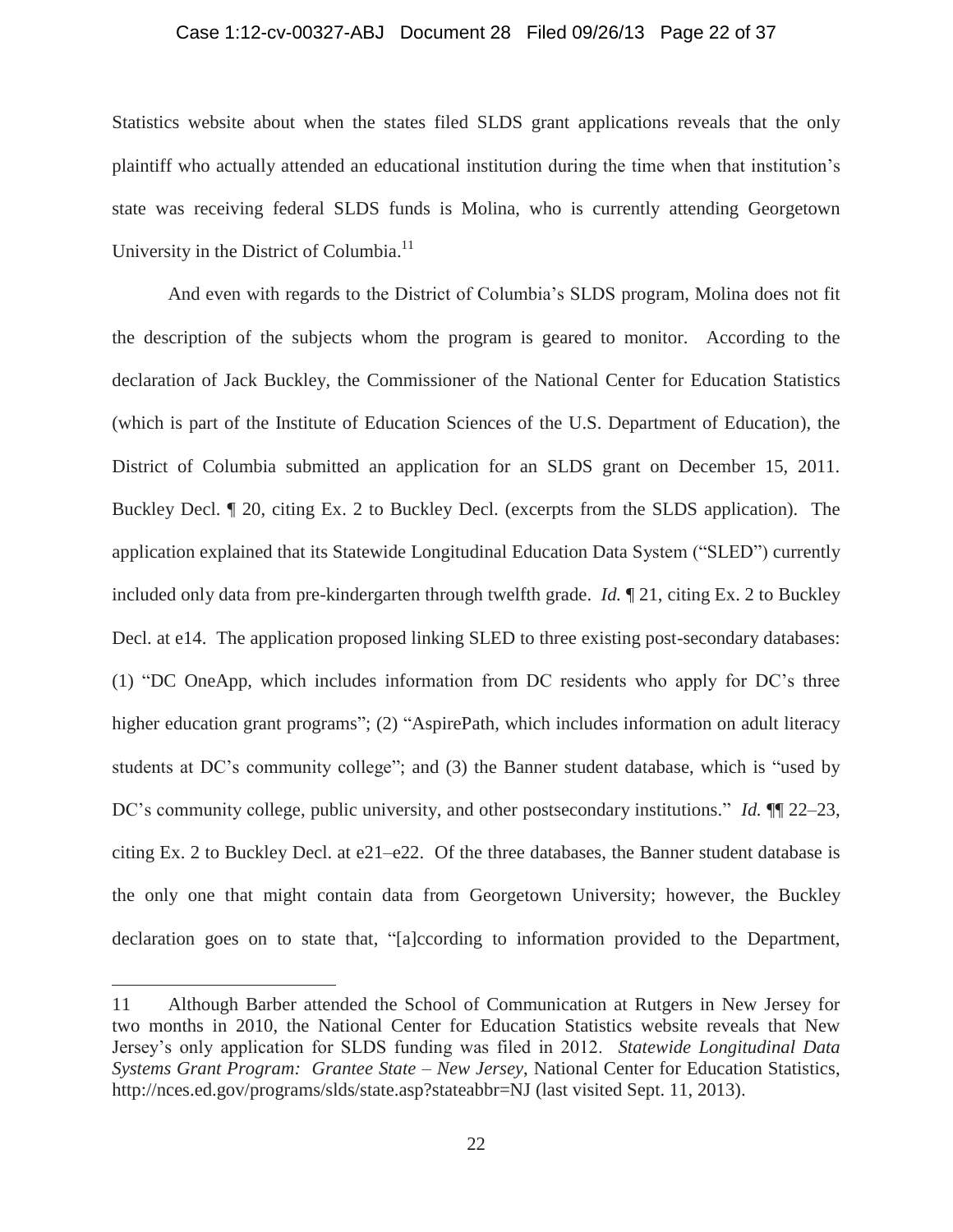# Case 1:12-cv-00327-ABJ Document 28 Filed 09/26/13 Page 23 of 37

Georgetown University's only agreement to provide student information to DC concerns the undergraduate students from DC who receive financial assistance through DC's Higher Education Financial Services office." *Id*. ¶ 26. Plaintiffs do not allege that Molina receives that type of financial assistance.

Plaintiffs do not present any evidence that disputes that statement. Rather, they cite what they call a "prominent report," which found that most states collect information in excess of what is needed for SLDS compliance. Pls.' Mem. at 7. That study, however, concerns only elementary and secondary school state reporting systems, and all of the institutions that allegedly maintain educational information about plaintiffs are post-secondary institutions. Barber Decl. ¶ 6; Molina Decl. ¶ 6; Neumann Decl. ¶ 6; Peel Decl. ¶ 6. Plaintiffs make no showing that states collect excessive personal information about post-graduate students, let alone that the District of Columbia collects such excessive information about post-graduate students from Georgetown University. So they present no factual foundation for their sweeping conclusion that, "[b]ecause states collect excessive information, there is a substantial probability that pursuant to the Final Rule, plaintiffs' personally identifiable information will be disclosed to unregulated SLDS entities." Pls.' Mem. at 7.

Finally, plaintiffs fail to present factual allegations or adduce evidence to demonstrate any likelihood that plaintiffs' personal information will be disclosed to *unregulated* third-party entities or to show any likelihood that plaintiffs' information will be used in a way that injures them even if their information is disclosed to such entities. To begin with, the Final Rule does not require educational agencies or institutions to disclose student information to new entities or individuals, including what plaintiffs call "unregulated" third-party entities. The Final Rule only *authorizes* disclosure to new entities by redefining who is an "authorized representative" that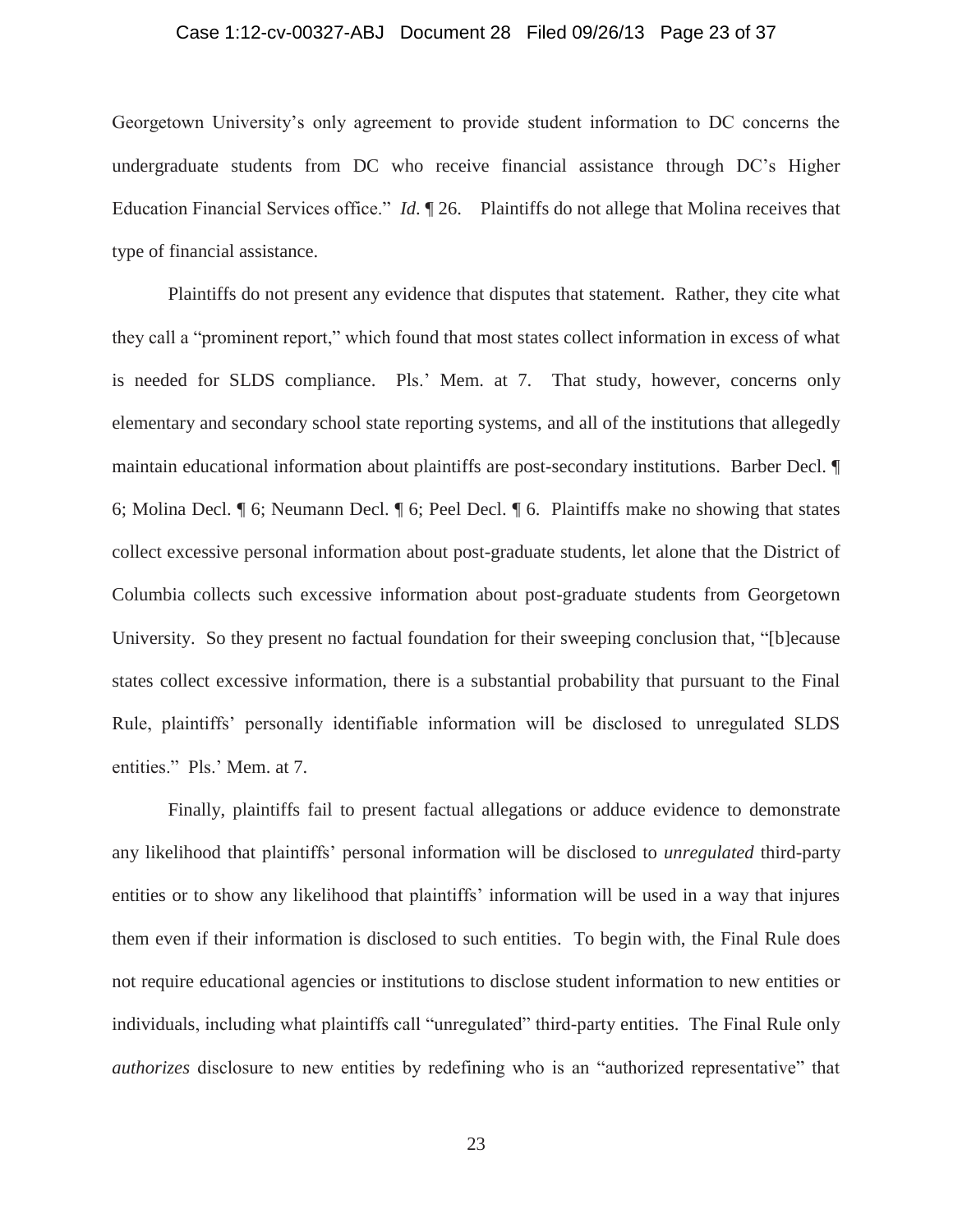# Case 1:12-cv-00327-ABJ Document 28 Filed 09/26/13 Page 24 of 37

may have access to student records "in connection with the audit and evaluation of Federallysupported education programs." *See* 20 U.S.C. § 1232g(b)(3); *accord* 34 C.F.R. § 99.3. And plaintiffs make no showing – either with factual allegations or evidence – that the particular universities that they attended will choose to disclose information to new entities. *See Chlorine Inst. Inc. v. Fed. R.R. Admin.*, 718 F.3d 922, 927–28 (D.C. Cir. 2013) (finding that the plaintiffs' assertion that a final rule issued by the Federal Railroad Administration would harm chlorine shippers because it gave railroads *the opportunity* to restrict or eliminate chlorine shipments by mail was too speculative to constitute injury in fact).

In addition, plaintiffs have presented no data on the likelihood that identity fraud would result from any of the newly authorized activities. Plaintiffs assert generally that "[t]here is a strong presumption that each plaintiff's non-directory information will be included in the SLDS without sufficient privacy safeguards," Pls.' Reply at 8–9, but they do not explain why the Court should presume that the SLDS will not have sufficient privacy safeguards for their personal information. On the contrary, FERPA requires that any data that is disclosed "shall be protected in a manner which will not permit the personal identification of students and their parents by other than those officials, and such personally identifiable data shall be destroyed when no longer needed for such audit, evaluation, and enforcement of Federal legal requirements." 20 U.S.C. § 1232g(b)(3); *see also* 34 C.F.R. § 99.35(a)(2)(i) (requiring the state or local educational authority or authorized agency to be responsible for "using reasonable methods to ensure to the greatest extent practicable" that any entity or individual designated as its authorized representative uses personal information only for purposes of evaluation or audit, "or for the enforcement of or compliance with federal legal requirements related to the programs"); 34 C.F.R. §  $99.35(a)(2)(ii)$ –(iii) (holding state or local educational authority or authorized agency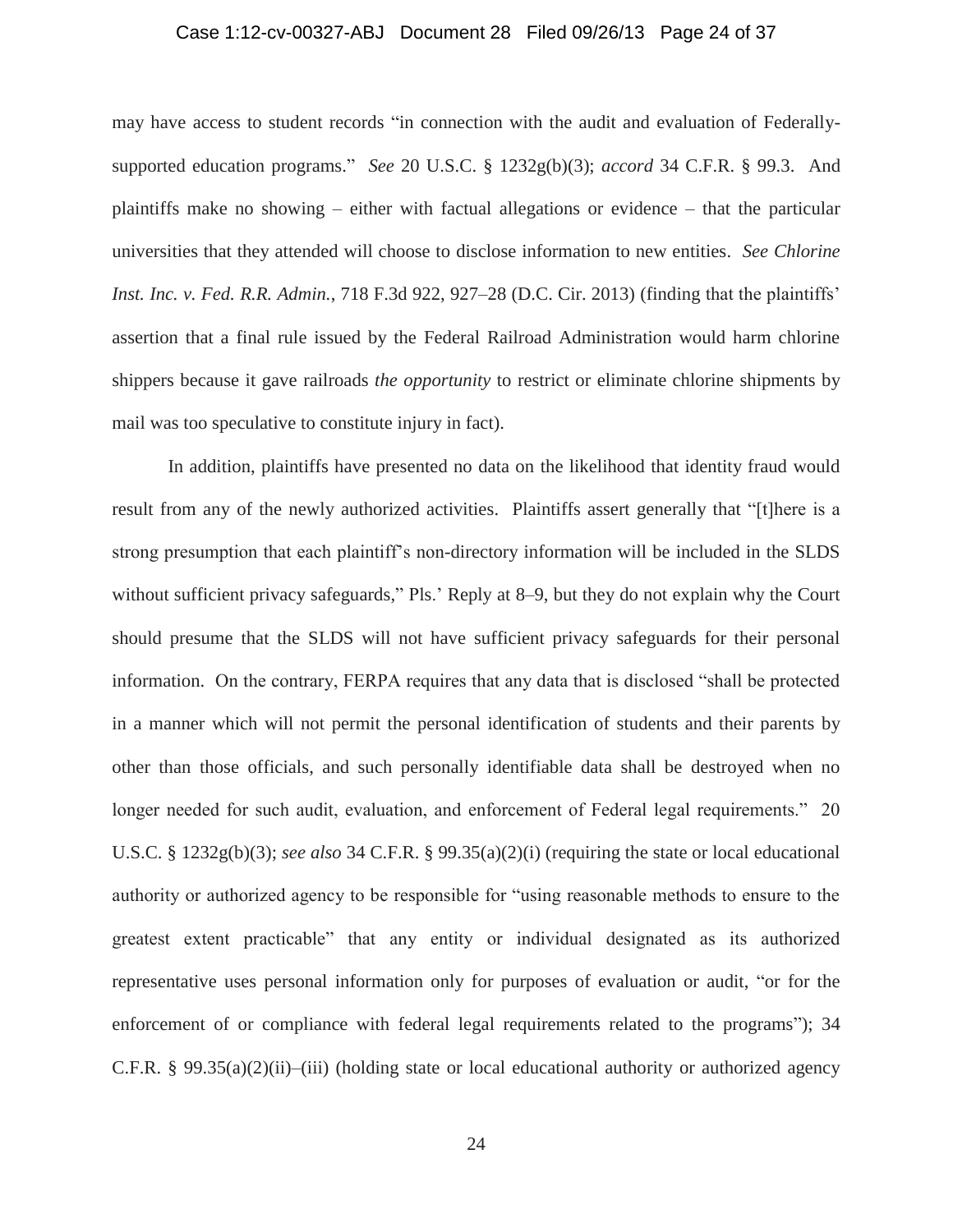# Case 1:12-cv-00327-ABJ Document 28 Filed 09/26/13 Page 25 of 37

responsible for ensuring the protection of personal information and the destruction of the information when no longer needed). The preamble to the Final Rule confirms that these requirements apply to any entity that receives student data under the provision that plaintiffs challenge. *See* 76 Fed. Reg. 75604, 75618 (Dec. 2, 2011), (codified at 34 C.F.R. pt. 99); *see also*  Final Rule, AR at 710. Moreover, the penalties for failure to adequately protect data that are contemplated by the regulatory scheme weigh toward a presumption that there will be adequate safeguards. *See* 34 C.F.R. § 99.66 (describing enforcement mechanisms).

In sum, plaintiffs' fears are wholly speculative. Plaintiffs have failed to meet their burden under *Public Citizen* to demonstrate that there is a greater risk of personal injury to the plaintiffs that flows from the new Rule or that the harm they posit is actual or imminent. This finding does not rely on what plaintiffs claim would be an unduly restrictive interpretation of the injury-in-fact requirement, which would require plaintiffs to show that the consequential harms of the privacy violation have already occurred. *See* Pl.'s Reply at 9. The Court's conclusion is merely the result of plaintiffs' failure to come forward with evidence – or even factual allegations – that the Final Rule makes any consequential harms substantially more likely to occur than before its enactment, and that as an absolute matter, the consequential harms are substantially likely to occur.

In that way, this case is distinguishable from the two cases from other jurisdictions that plaintiffs cite: *Pisciotta v. Old National Bancorp*, 499 F.3d 629, 634 (7th Cir. 2007), and *Krottner v. Starbucks Corp.*, 628 F.3d 1139, 1142–43 (9th Cir. 2010). The Courts of Appeals for the Seventh and Ninth Circuits concluded that plaintiffs need not come forward with evidence that their data has actually been misused in order to establish injury in fact. And although they articulated a slightly different standard than the one articulated by the court of appeals in this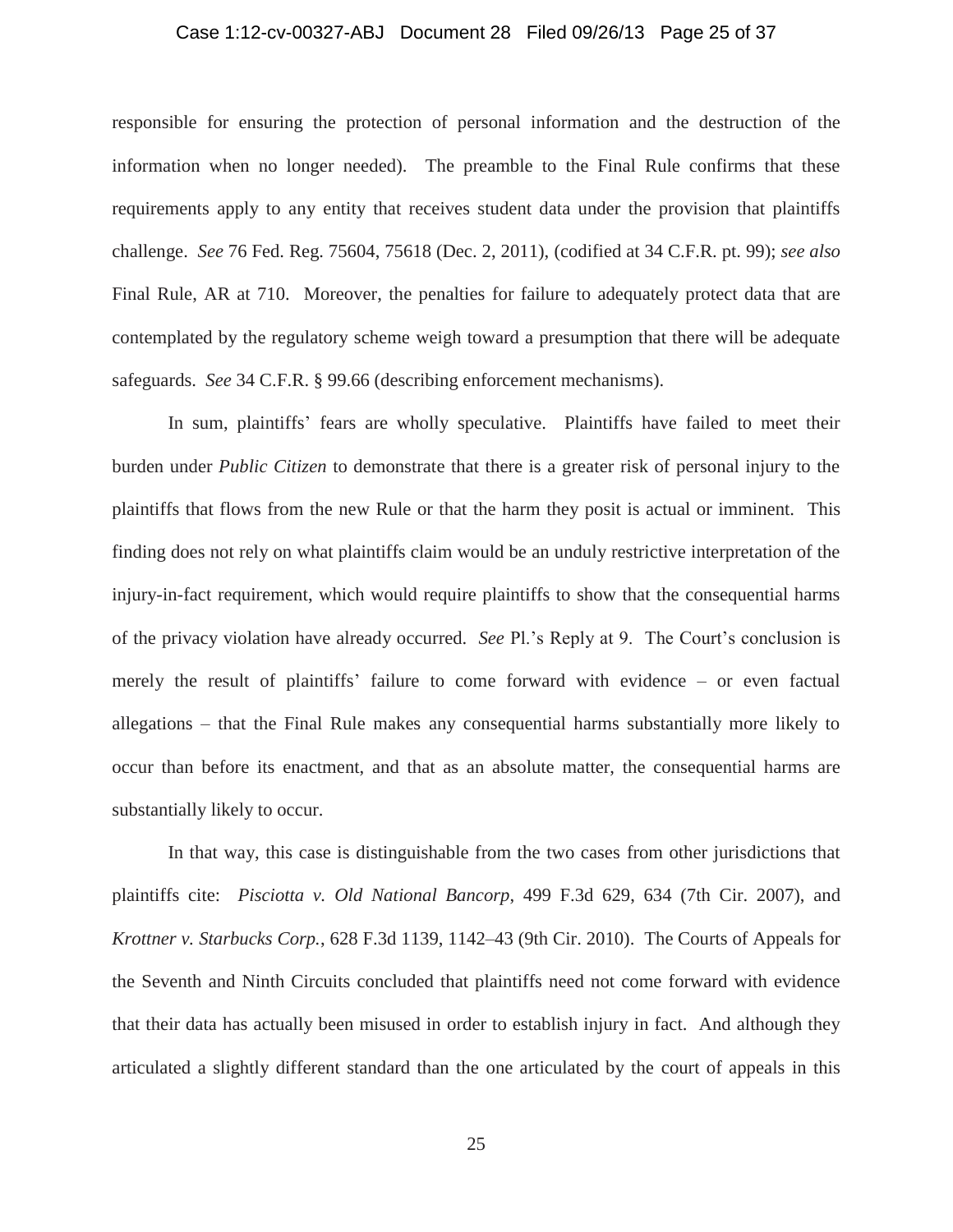# Case 1:12-cv-00327-ABJ Document 28 Filed 09/26/13 Page 26 of 37

jurisdiction, they still acknowledged that the plaintiff must show "a threat of future harm or . . . an act which harms the plaintiff only by increasing the risk of future harm that the plaintiff would have otherwise faced." *Pisciotta*, 499 F.3d at 634; *see also Krottner*, 628 F.3d at 1143 (holding that a plaintiff meets the injury-in-fact requirement for standing if he "faces a credible threat of harm, and that harm is both real and immediate, not conjectural or hypothetical") (citations and internal quotation marks omitted).

In *Pisciotta*, the plaintiffs demonstrated that the website held by the defendant – a marketing website that helps individuals obtain banking services, which contained the plaintiffs' personal identifying information, social security numbers, credit card numbers, and banking information – had been accessed by a sophisticated and malicious intruder. *Pisciotta*, 499 F.3d at 631–32. Based on those facts, the court found that there was a real and imminent threat of future harm to the plaintiffs. *Id.* at 634. And in *Krottner*, the plaintiffs – a class of Starbucks employees – established that a corporate laptop containing encrypted personal data of about 97,000 Starbucks employees had been stolen. 628 F.3d at 1140–41. Based on that showing, the court found that the plaintiffs had alleged "a credible threat of real and immediate harm stemming from the theft." *Id.* at 1143. The court acknowledged, however, that were the plaintiffs' "allegations more conjectural or hypothetical – for example, if no laptop had been stolen, and Plaintiffs had sued based on the risk that it would be stolen at some point in the future – we would find the threat far less credible." *Id.*

Plaintiffs here are asking the Court to find an injury in fact based on allegations and evidence showing only a vague possibility that their personal information might be stolen at some point in the future. That is not sufficient to demonstrate the imminence that constitutional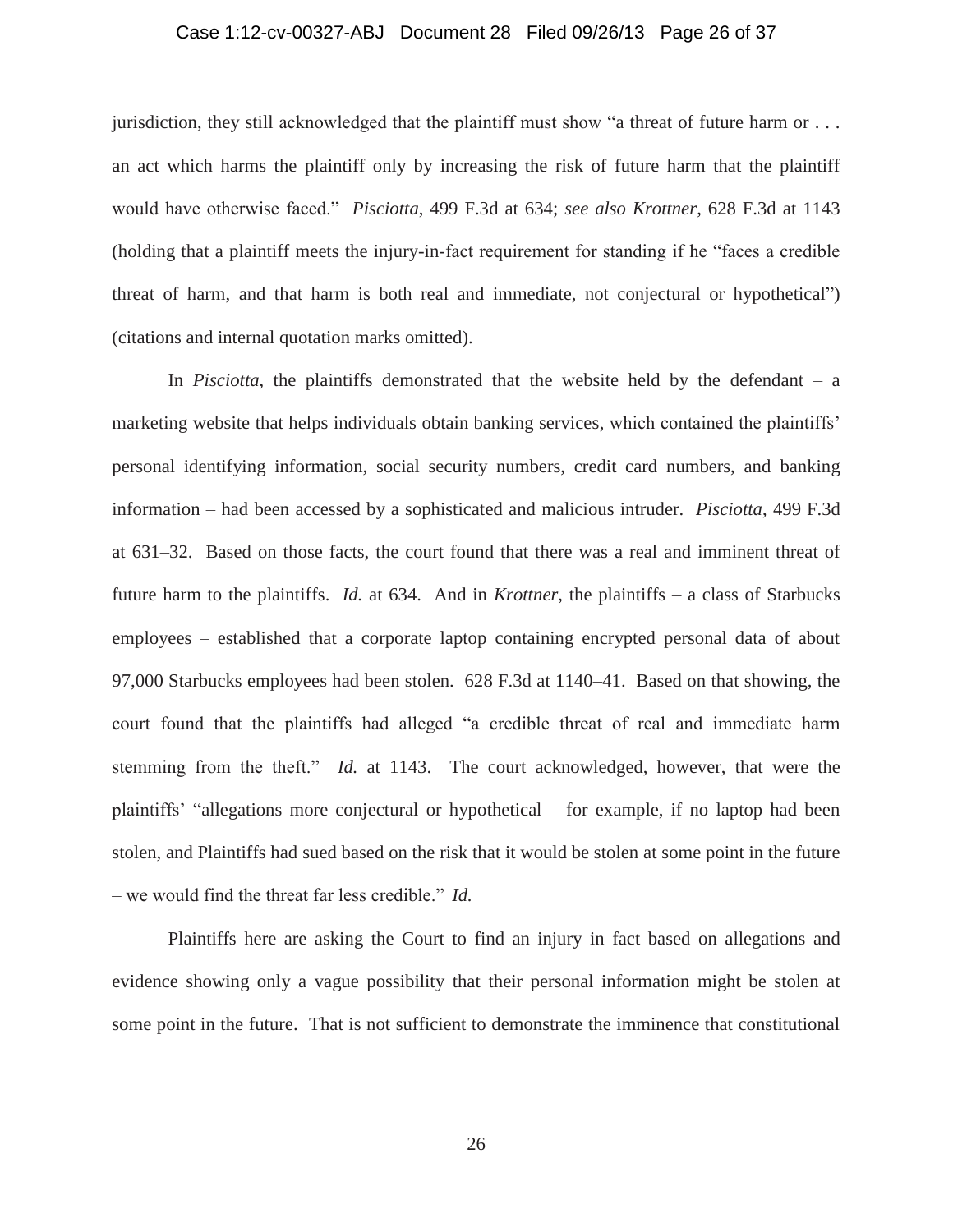# Case 1:12-cv-00327-ABJ Document 28 Filed 09/26/13 Page 27 of 37

standing requires. Accordingly, the Court finds that the individual plaintiffs have not satisfied the injury in fact prong of the constitutional standing requirement.

# **B. Causation and Redressability**

Moreover, plaintiffs have failed to establish that any injury they will suffer would be caused by the provisions of the Final Rule that they challenge. "It is well established that '[c]ausation, or traceability, examines whether it is substantially probable that the challenged acts of the defendant, not of some absent third party, will cause the particularized injury of the plaintiff.'" *Grocery Mfrs. Ass'n v. EPA*, 693 F.3d 169, 176 (D.C. Cir. 2012) (alteration in original), quoting *Fla. Audobon Soc'y v. Bentsen*, 94 F.3d 658, 663 (D.C. Cir. 1996); *see also Freedom Republicans, Inc. v. FEC*, 13 F.3d 412, 418 (D.C. Cir. 1994) (stating that "fair traceability turns on the causal nexus between the agency action and the asserted injury"). In addition, the individual plaintiffs must demonstrate that it is "'likely,' as opposed to merely 'speculative,' that their injuries will be 'redressed by a favorable decision.'" *Lujan*, 504 U.S. at 561, quoting *Simon*, 426 U.S. at 38.

Importantly, the Final Rule that plaintiffs are challenging here does not directly regulate plaintiffs or defendant, but instead regulates education institutions, which plaintiffs allege might take actions that affect them. As the Supreme Court in *Lujan* stated very clearly:

> The existence of one or more of the essential elements of standing "depends on the unfettered choices made by independent actors not before the courts and whose exercise of broad and legitimate discretion the courts cannot presume either to control or to predict," and it becomes the burden of the plaintiff to adduce facts showing that those choices have been or will be made in such manner as to produce causation and permit redressability of injury. Thus, when the plaintiff is not himself the object of the government action or inaction he challenges, standing is not precluded, but it is ordinarily "substantially more difficult" to establish.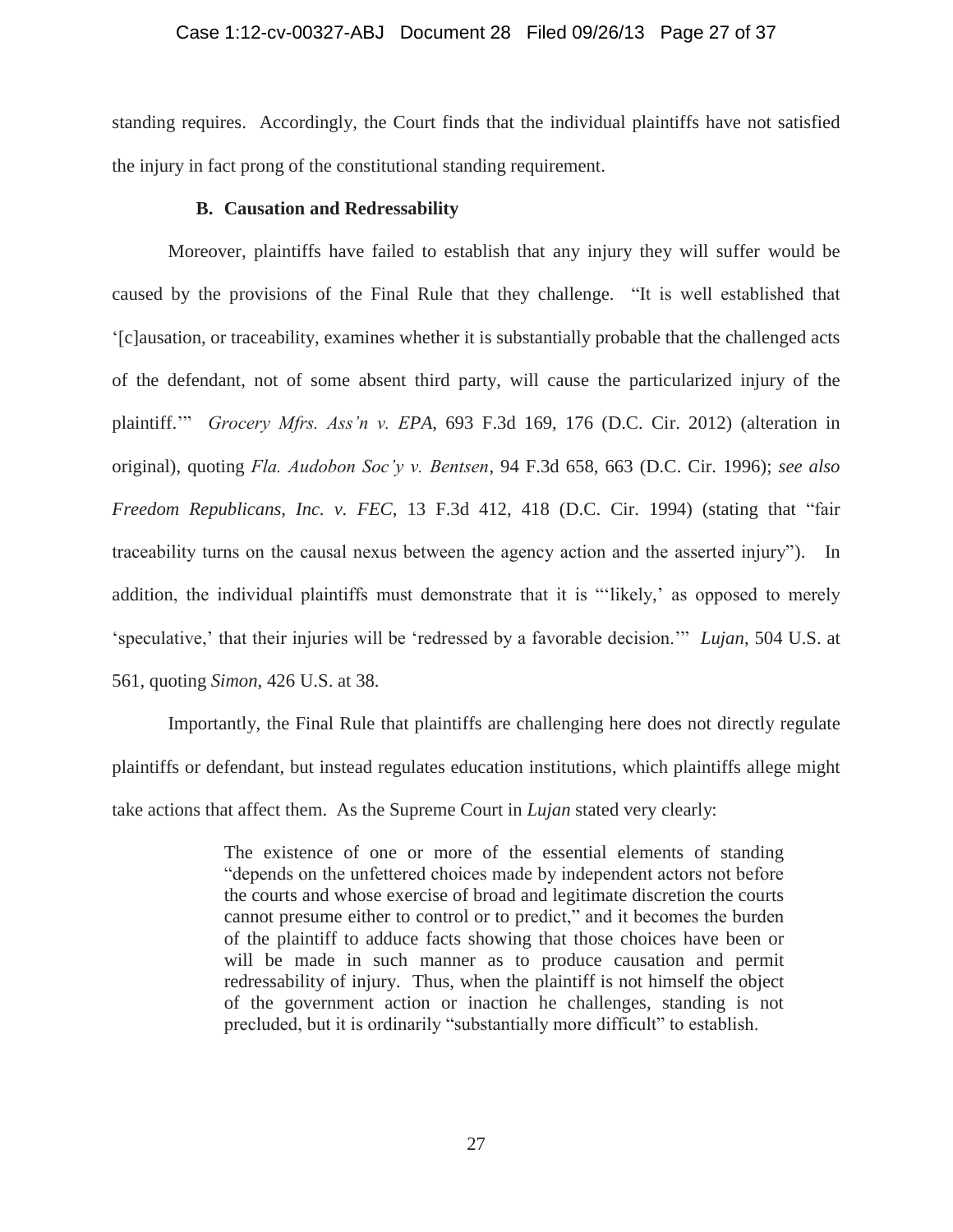# Case 1:12-cv-00327-ABJ Document 28 Filed 09/26/13 Page 28 of 37

*Id.* at 562, quoting *ASARCO Inc. v. Kadish*, 490 U.S. 605, 615 (1989). So, even if the Court assumes that plaintiffs have demonstrated that they face an imminent threat of identity theft, which they have not, plaintiffs must still show that it is the promulgation of the Final Rule that causes the injury: that the Final Rule itself causes educational institutions to disclose plaintiffs' personal information to risky third parties, and that if the Court overturns the Final Rule, the educational institutions will stop disclosing plaintiffs' personal information to those risky third parties. They have not made these showings either.

First, the expansion of the directory information exception does not cause the plaintiffs to face imminent identity fraud. As the Court already recounted, plaintiff Molina is the only plaintiff who can possibly be affected by the Final Rule's expansion of the directory information exception since he is the only plaintiff who was still a student at the time this action was initiated. But, importantly, the Final Rule does not *require* Georgetown University – where Molina is a student – to disclose university ID numbers. Rather, the Final Rule provides that "directory information *includes*" an ID number used by a student for purposes of accessing or communicating in electronic systems, and an ID number that is displayed on a student ID badge. 34 C.F.R. § 99.3 (emphasis added). Under FERPA, each educational institution can choose whether to make the various categories of directory information public or not. 20 U.S.C. §  $1232g(a)(5)(B)$ . So it is within Georgetown University's discretion to decide whether it will publicize student ID numbers by requiring that they be placed on a student badge. Plaintiffs have not come forward with any facts – or even factual allegations – to show that the promulgation of the Final Rule has caused or will cause Georgetown to make that choice. Indeed, as the Court has already described in its discussion of the injury-in-fact requirement, the Georgetown University website appears to show that the university *already* requires university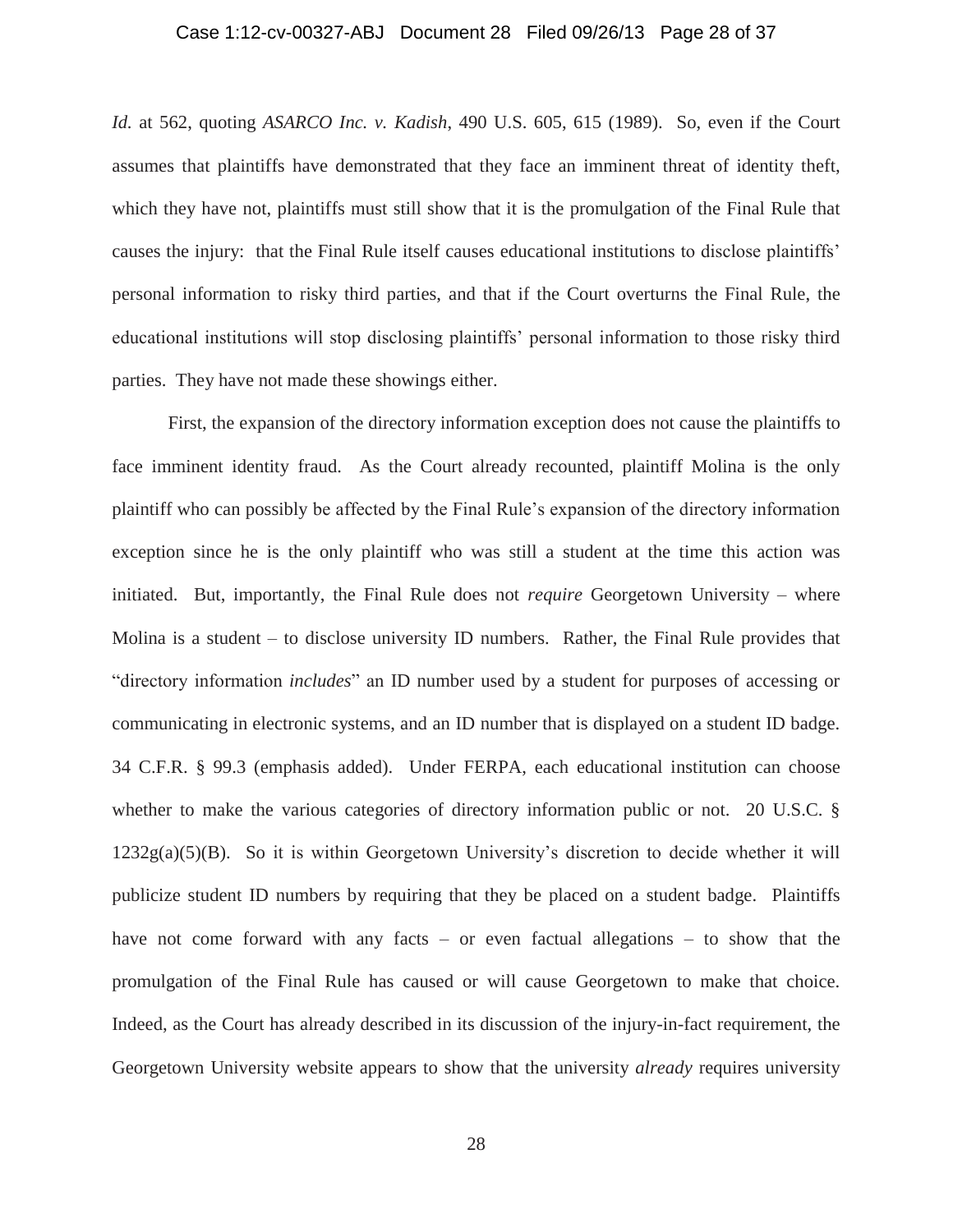# Case 1:12-cv-00327-ABJ Document 28 Filed 09/26/13 Page 29 of 37

ID numbers to appear on student and faculty ID cards. Accordingly, the Court cannot find that any injury the new definition of "directory information" might cause would be redressable with the relief sought in this case – the invalidation of the Final Rule. Compl.  $\P$  32, 37 & p. 7.

The Court similarly cannot find that the Final Rule's expansion of the authorized representative exception has caused any individual plaintiff to face an imminent risk of identity fraud. As already discussed, the realization of plaintiffs' identified injury requires a long chain of events to occur. Two of those events require the exercise of discretion by third parties: first, plaintiffs' educational institutions must choose to disclose their personal information to "unregulated" third-party entities, and then those entities must use plaintiffs' information in a fraudulent or injurious way or disclose it to even another party who uses it in a way that injures plaintiffs. Such a chain of events is too attenuated for the Court to find that defendant's issuance of the Final Rule is the cause of any resulting injury to plaintiffs. *See Ctr. for Biological Diversity v. U.S. Dep't of Interior*, 563 F.3d 466, 478 (D.C. Cir. 2009) ("The more attenuated or indirect the chain of causation between the government's conduct and the plaintiff's injury, the less likely the plaintiff will be able to establish a causal link sufficient for standing.").

Moreover, as defendant points out, even before the definition of "authorized representative" was changed by the Final Rule, the Department defined that term to permit the disclosure of student data to a wide variety of individuals who were not employees of state or local education agencies. *See* 73 Fed. Reg. 74806, 74825 (Dec. 9, 2008) (codified at 34 C.F.R.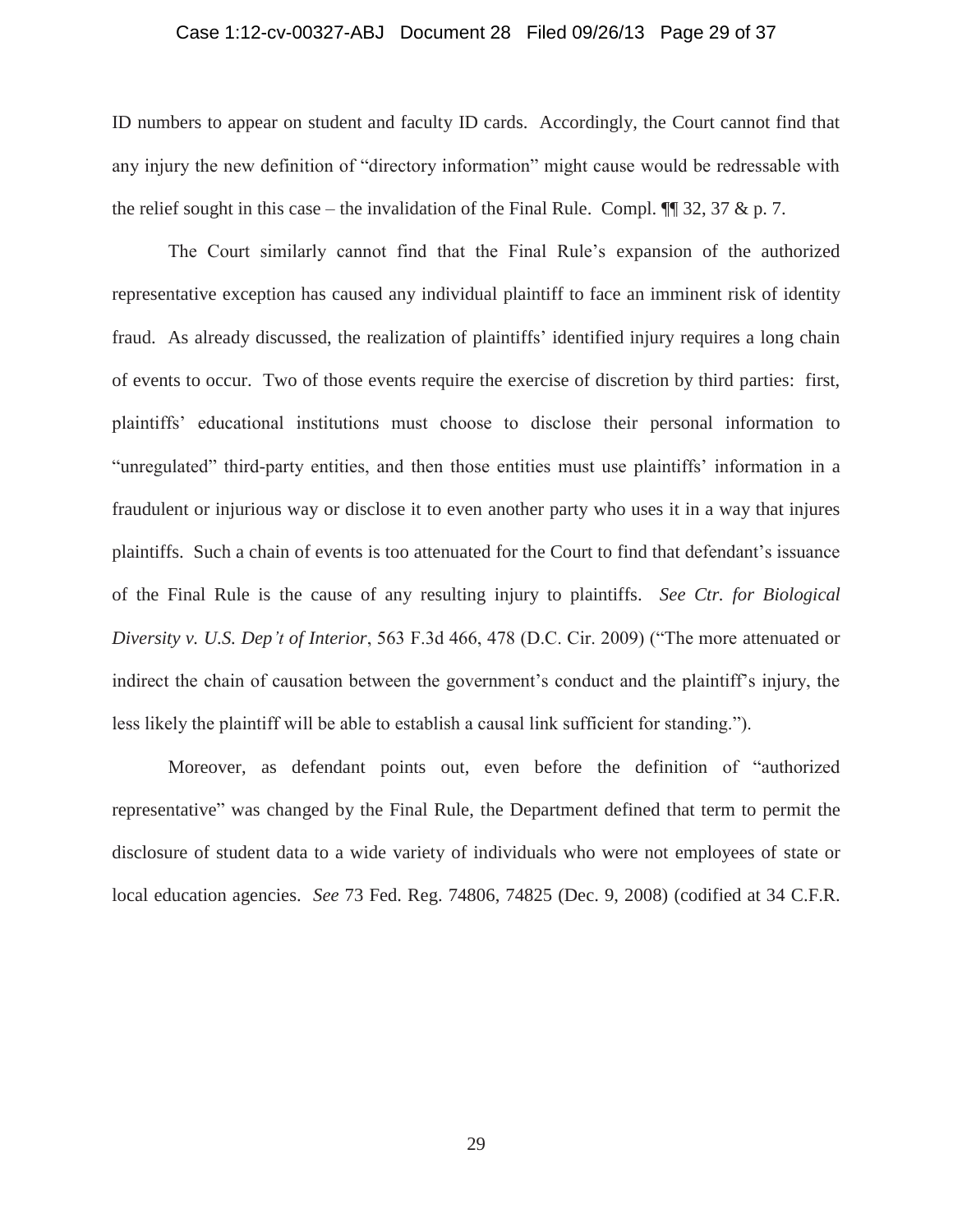### Case 1:12-cv-00327-ABJ Document 28 Filed 09/26/13 Page 30 of 37

pt. 99) (preamble to 2008 regulations)<sup>12</sup>; Final Rule, AR at 709 (listing some examples of entities that have received student data under FERPA's authorized representative exception that are not employees or contractors of state or local education agencies). And the individuals who receive student data under the 2011 Final Rule are subject to privacy protection requirements and penalties for violations, just as the individuals that were permitted to receive student data were before the enactment of the Final Rule. 4 C.F.R. §§ 99.35(a)(2)(i)–(iii), 99.66; *see also* Final Rule, AR at 710, 734–35. In fact, the requirements in the 2011 Final Rule are more restrictive than the restrictions in the prior rule. *Compare* 34 C.F.R. § 99.35(a)(3) (2011) (requiring a written agreement between the educational authority or agency and the authorized representative, delineating, for example, the time period in which the personal information must be destroyed and the privacy policies and procedures that will be followed), *with* 34 C.F.R. § 99.35(a) (2008)

 $\overline{a}$ 

73 Fed. Reg. 74806, 74825 (Dec. 9, 2008) (codified at 34 C.F.R. pt. 99).

<sup>12</sup> The preamble of the 2008 rule stated:

In general, the Department has interpreted FERPA and implementing regulations to permit the disclosure of personally identifiable information from education records, without consent, in connection with the outsourcing of institutional services and functions. Accordingly, the term 'authorized representative' in [34 C.F.R.] § 99.31(a)(3) includes contractors, consultants, volunteers, and other outside parties (*i.e.*, nonemployees) used to conduct an audit, evaluation, or compliance or enforcement activities specified in § 99.35, or other institutional services or functions for which the official or agency would otherwise use its own employees. For example, a State educational authority may disclose personally identifiable information from education records, without consent, to an outside attorney retained to provide legal services or an outside computer consultant hired to develop and manage a data system for education records.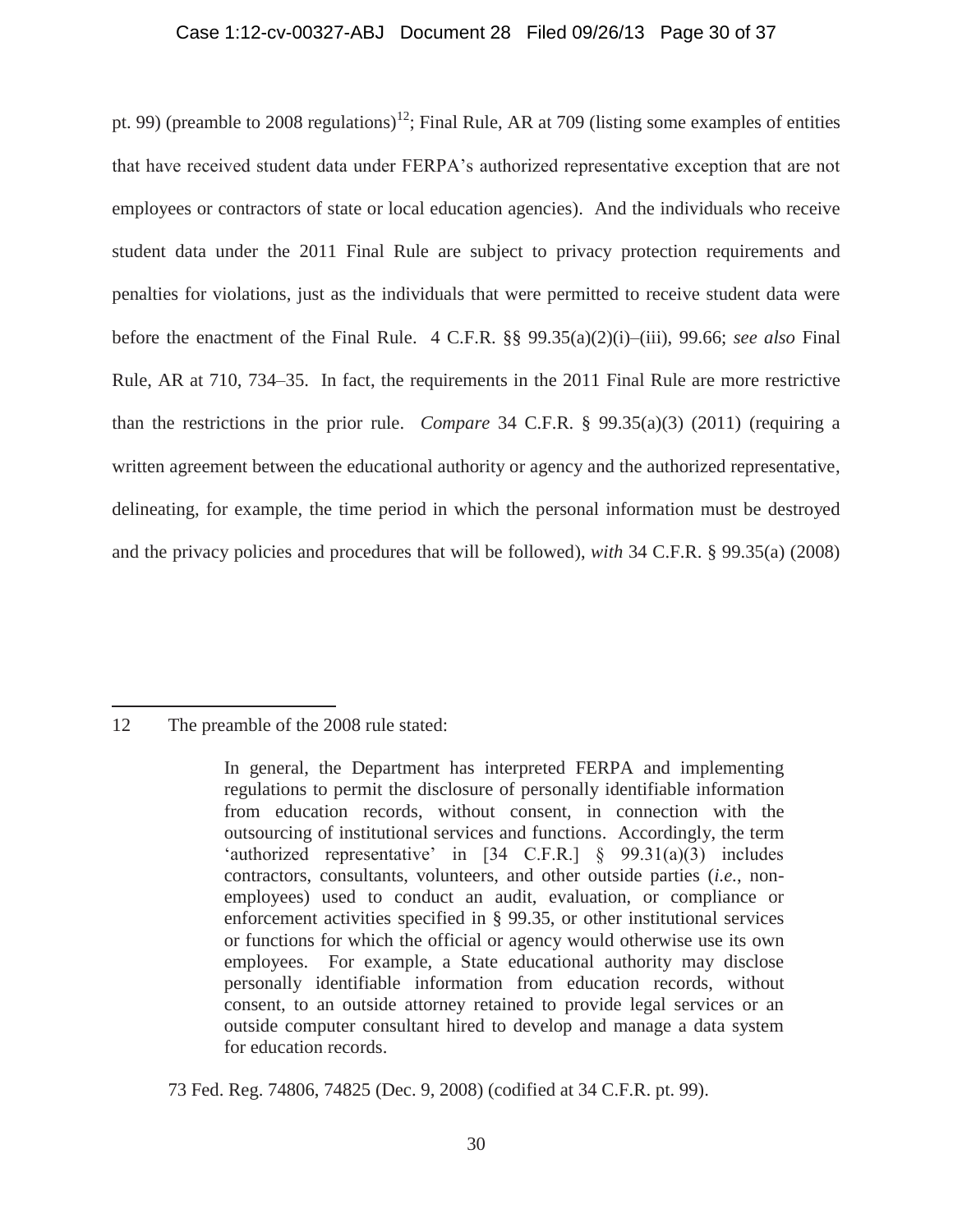# Case 1:12-cv-00327-ABJ Document 28 Filed 09/26/13 Page 31 of 37

(containing no such requirement).<sup>13</sup> Accordingly, plaintiffs cannot establish that any risk of their personal information being compromised would be redressed by the invalidation of the 2011 Final Rule.

Because plaintiffs have failed to establish that the individual plaintiffs satisfy the elements of constitutional standing, the Court finds that it lacks subject matter jurisdiction over their claims.

# **II. EPIC LACKS STANDING AS AN ASSOCIATION**

An association has standing to sue on behalf of its members if it can demonstrate that:  $(1)$  at least one of its members would have standing to sue in his own right,  $(2)$  the interests the association seeks to protect are germane to its purpose, and (3) neither the claim asserted nor the relief requested requires that an individual member of the association participate in the lawsuit." *Sierra Club v. EPA*, 292 F.3d 895, 898 (D.C. Cir. 2002), citing *Hunt v. Wash. State Apple Adver. Comm'n*, 432 U.S. 333, 342–43 (1977). Although EPIC argues that the members of its Board of Directors and Advisory Board act as members of the organization for purposes of standing, Pls.' Mem. at 11–13, defendant raises serious questions about whether EPIC is an association made up of members that may avail itself of the associational standing doctrine, Mem. in Support of Def.'s Mot. to Dismiss or, in the Alternative, for Summ. J. ("Def.'s Mem.") at 14–15 [Dkt. # 18]; Def.'s Opp. to Pls.' Cross-Mot. for Summ. J. ("Def.'s Opp.") at 12 n.12 [Dkt. # 22]. But regardless of the outcome of that dispute, plaintiff EPIC cannot satisfy associational standing because it has not established that any of the individuals that it identifies as EPIC's "members"

<sup>13</sup> Defendant even argues – and plaintiff does not expressly dispute – that "the only meaningful effect of abandoning the direct control standard was to permit *other government entities* who were not educational authorities to receive information from educational agencies and institutions." Def.'s Opp. to Pls.' Cross-Mot. for Summ. J. ("Def.'s Opp.") at 10 [Dkt. # 22]; *see also* Mem. in Support of Def.'s Mot. to Mot. to Dismiss or, in the Alternative, For Summ. J. ("Def.'s Mem.") at 33–34 [Dkt. # 18].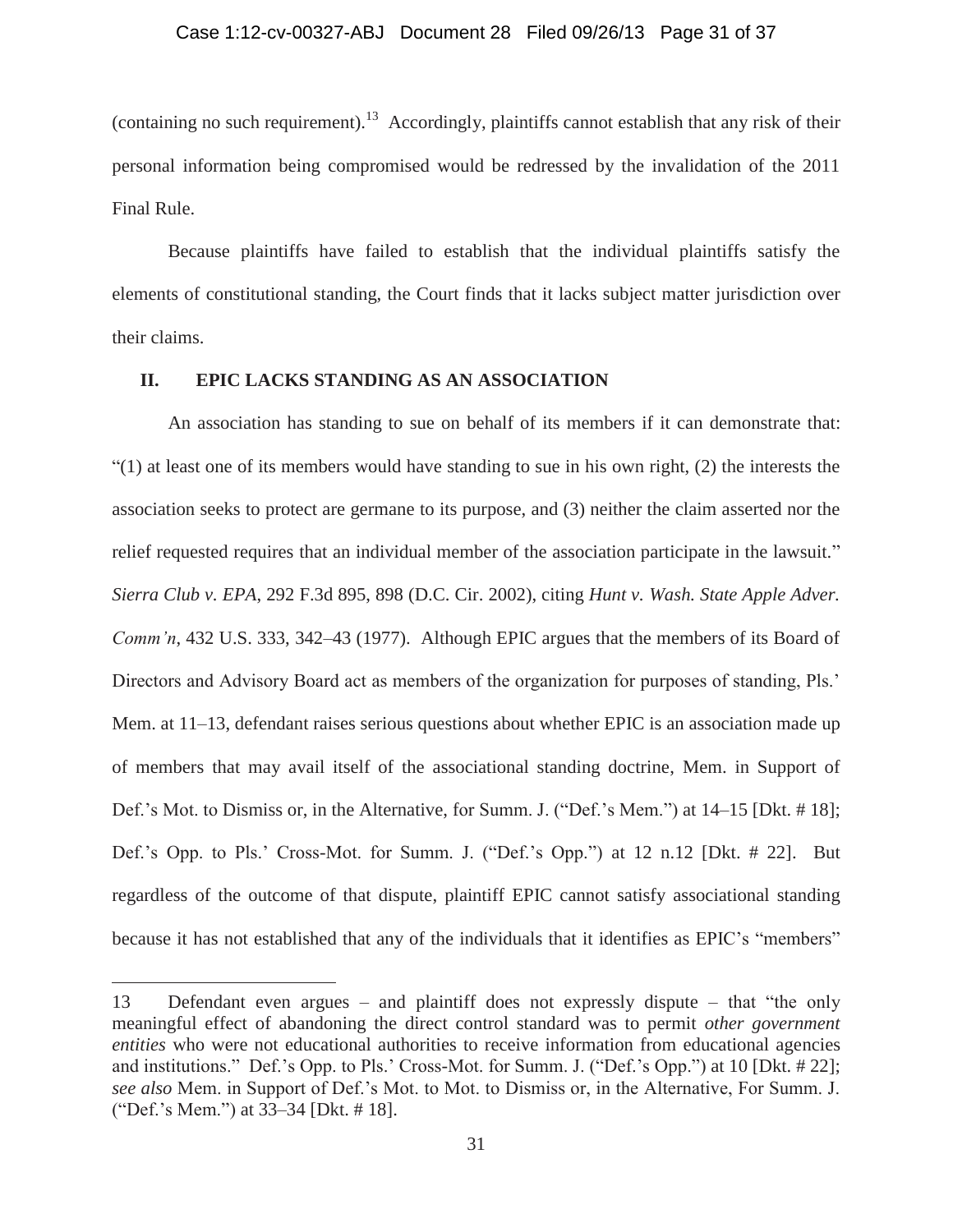#### Case 1:12-cv-00327-ABJ Document 28 Filed 09/26/13 Page 32 of 37

have standing to sue in their own right. The only "members" that plaintiffs identify as possessing individual standing are the same four individuals who are named as plaintiffs in this action. Pls.' Mem. at 12–13. Since this Court has already found that those plaintiffs have not established constitutional standing to bring their claims, the Court must find that EPIC lacks constitutional standing on their behalf as well. *See Wilderness Soc'y v. Norton*, 434 F.3d 584, 590 (D.C. Cir. 2006) ("In order to establish standing, [the association] must demonstrate, as to each of its claims, that at least one member meets the requirement of *Lujan*.").

# **III. EPIC LACKS STANDING AS AN ORGANIZATION**

To sue on its own behalf, an organization must meet the standing requirements applicable to individuals: (1) injury in fact, (2) causation, and (3) redressability. *Havens Realty Corp. v. Coleman*, 455 U.S. 363, 378 (1982); *Nat'l Taxpayers Union, Inc. v. United States*, 68 F.3d 1428, 1433 (D.C. Cir. 1995). EPIC asserts that its alleged harm caused by the Final Rule – making EPIC's activities less effective and causing EPIC to expend resources in an effort to counteract the Department of Education's "unlawful FERPA revision" – constitutes a cognizable injury in fact under *Havens* and this circuit's precedent applying that decision. Pls.' Mem. at 8–11; Pls.' Reply at 2–7.

The *Havens* line of cases requires an organization to satisfy the injury-in-fact requirement by asserting that it has suffered a "concrete and demonstrable injury to the organization's activities – with a consequent drain on the organization's resources – constitutently  $\ldots$  more than simply a setback to the organization's abstract social interests." *Nat'l Ass'n of Home Builders v. EPA*, 667 F.3d 6, 11 (D.C. Cir. 2011) (alterations in original), quoting *Havens*, 455 U.S. at 378–79 (internal quotation marks omitted). Specifically, the "'organization must allege that discrete programmatic concerns are being directly and adversely affected' by the challenged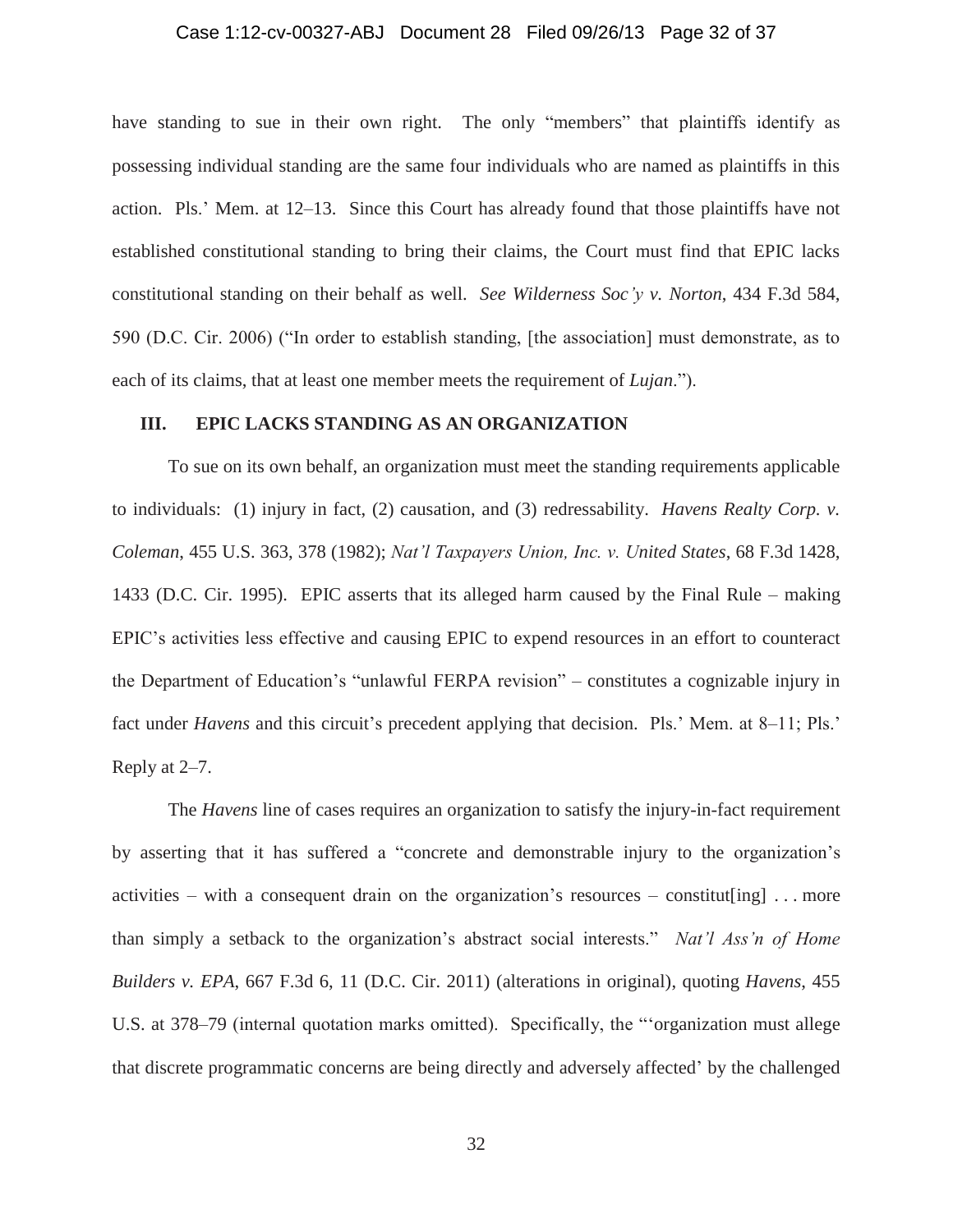# Case 1:12-cv-00327-ABJ Document 28 Filed 09/26/13 Page 33 of 37

action." *Nat'l Taxpayers*, 68 F.3d at 1433, quoting *Am. Legal Found. v. FCC*, 808 F.2d 84, 92 (D.C. Cir. 1987); *see also Havens*, 455 U.S. at 379 (finding that the organizational plaintiff alleged an injury in fact where it asserted that the defendant's racial steering practices "perceptibly impaired" its ability to provide counseling and referral services to low- and moderate-income home seekers); *Abigail Alliance for Better Access to Developmental Drugs v. Eschenbach*, 469 F.3d 129, 132–33 (D.C. Cir. 2006) (finding an injury in fact where the organizational plaintiff alleged that it had to divert significant time and resources from its activities – including assisting its members and the public in accessing potentially life-saving drugs, counseling, referral, advocacy, and educational services – in order to help its members and the public address new FDA requirements).

But the D.C. Circuit has not found standing when "the only 'service' impaired is pure issue-advocacy." *Ctr. for Law and Educ. v. Dept. of Educ.*, 396 F.3d 1152, 1162 (D.C. Cir. 2005). In *Center for Law and Education*, the organizational plaintiffs alleged that the challenged federal regulations had injured them because they "force[d] them to change their lobbying strategies [to] a more costly form of lobbying." *Id.* at 1161. In rejecting this alleged harm, the court observed: "This Court has not found standing when the only 'injury' arises from the effect of the regulations on the organizations' lobbying activities (as opposed to the effect on nonlobbying activities)." *Id.*; *see also Nat'l Treasury Emps. Union v. United States*, 101 F.3d 1423, 1429 (D.C. Cir. 1996) ("[C]onflict between a defendant's conduct and an organization's mission is alone insufficient to establish Article III standing. Frustration of an organization's objectives 'is the type of abstract concern that does not impart standing.'"), quoting *Nat'l Taxpayers Union*, 68 F.3d at 1433.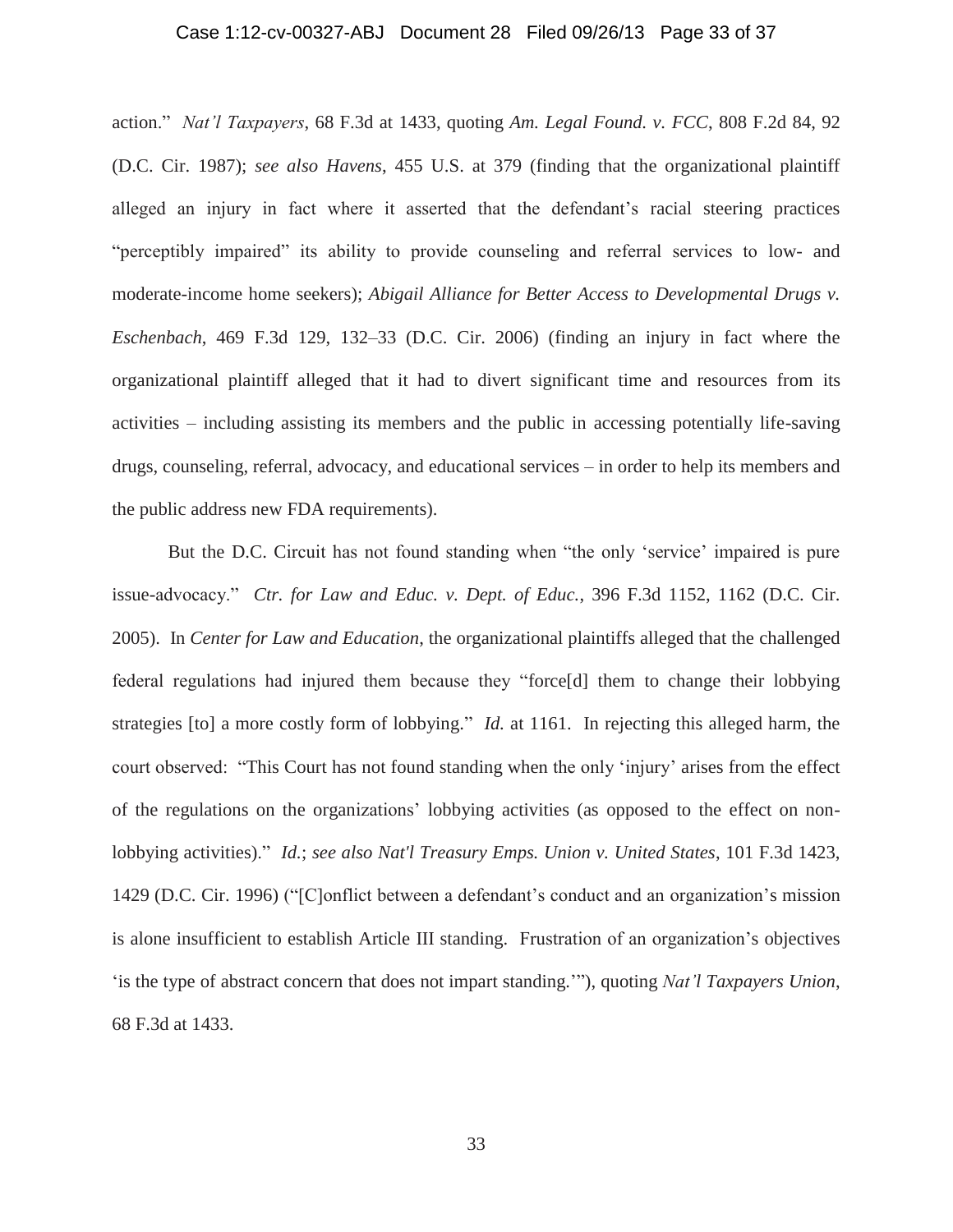# Case 1:12-cv-00327-ABJ Document 28 Filed 09/26/13 Page 34 of 37

Similarly in *Nat'l Taxpayers Union*, the National Taxpayers Union ("NTU") – a nonprofit organization formed to promote fair, responsible, and legal revenue-raising practices by the U.S. government – sought to enjoin the enforcement of Section 13208 of the Omnibus Budget Reconciliation Act of 1993 ("Section 13208"), Pub. L. No. 103-66, 107 Stat. 312, which set the maximum federal estate and gift tax rates. 68 F.3d at 1430. The organization argued that its injuries included "the drying up of its donations, the costs of NTU's anti-Section 13028 [sic] education and lobbying efforts, and NTU's moral despair at seeing its goals frustrated." *Id.* at 1432. The court held that these alleged injuries were insufficient for Article III purposes. *Id.* Specifically, the court explained that the impact of Section 13208 upon NTU's educational and legislative initiatives did not constitute an injury in fact because an organization cannot "manufacture the injury necessary to maintain a suit from its expenditure of resources on that very suit." *Id.* at 1434, quoting *Spann v. Colonial Vill., Inc.*, 899 F.2d 24, 27 (D.C. Cir. 1990) (internal quotation marks omitted); *see also Ass'n for Retarded Citizens v. Dall. Cnty Mental Health & Mental Retardation Ctr. Bd. of Trs.*, 19 F.3d 241, 244 (5th Cir. 1994) ("The mere fact that an organization redirects some of its resources to litigation and legal counseling in response to actions or inactions of another party is insufficient to impart standing upon the organization."). The court explained that, unlike in *Havens* where the defendant's practices perceptibly impaired the organization's ability to provide services to its clients, Section 13208 did not force NTU to spend resources in a way that kept it from pursuing its true purpose of monitoring the government's revenue practices. *Nat'l Taxpayers Union*, 68 F.3d at 1434 ("NTU cannot convert its ordinary program costs into an injury in fact from Section 13208.").

Here, the Final Rule has not impeded EPIC's programmatic concerns and activities, but fueled them. And the expenditures that EPIC has made in response to the Final Rule have not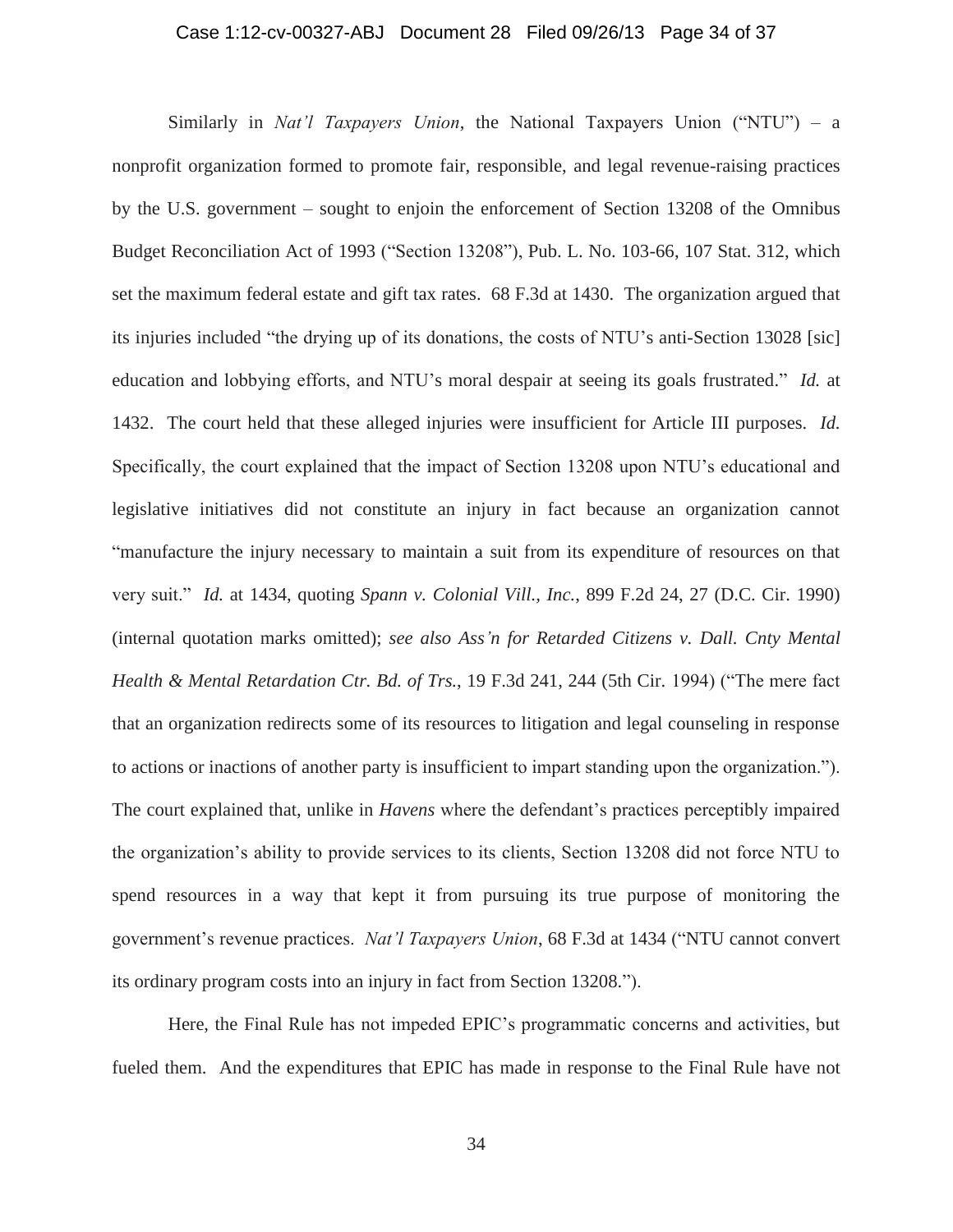# Case 1:12-cv-00327-ABJ Document 28 Filed 09/26/13 Page 35 of 37

kept it from pursuing its true purpose as an organization but have contributed to its pursuit of its purpose. Like the advocacy and lobbying organizations in *National Taxpayers Union* and *Center for Law and Education*, EPIC's expenditure of funds to promote its legislative agenda through research, education, outreach to the public and the media, submission of administrative comments, and litigation is a normal and critical part of its mission and operations. *See*  Rotenberg Decl. ¶ 2; Barnes Decl. ¶ 2. Indeed, in her declaration, Barnes explains that the time and resources she expended on activities related to the Final Rule would otherwise have been spent on research and advocacy related to other proposed federal agency privacy regulations. Barnes Decl.  $\P$  17.<sup>14</sup> But the fact that EPIC has had to redirect some of its resources from one legislative agenda to another is insufficient to give it standing. *See Nat'l Taxpayers Union*, 68 F.3d at 1434. EPIC cannot convert an ordinary program cost – advocating for and educating about its interests – into an injury in fact.

In *Fair Employment Council of Greater Washington, Inc. v. BMC Marketing Corp.*, 28 F.3d 1268 (D.C. Cir. 1994), the D.C. Circuit explicitly rejected a fair-housing organization's argument that it had standing because the mere expense of sending racially diverse "testers" to an employment agency that was allegedly discriminating on the basis of race was an injury in fact fairly traceable to the agency's conduct. *Id.* at 1276. The court explained:

<sup>14</sup> The Rotenberg Declaration also explains that the resources that EPIC expended on advocacy and education about the Department of Education's FERPA rulemaking during the time before the Final Rule was issued would have been redirected to EPIC's amicus project, Freedom of Information Act requests litigation, publications, other administrative rulemakings, or press and public outreach. However, since these expenditures were not caused by the issuance of the Final Rule that plaintiffs challenge, the Court will not consider them in its injury-in-fact analysis. *See* Rotenberg Decl. ¶¶ 9–13. In addition, the parties agree that resources spent in preparation for the litigation of this case cannot form the basis for injury in fact. *See* Pls.' Mem. at 8 ("The expenditure of resources must have been undertaken 'in response to, and to counteract, the effects of the defendants' alleged [violations] rather than in anticipation of litigation.'") (alterations in original), quoting *Equal Rights Ctr. v. Post Properties, Inc.*, 633 1136, 1140 (D.C. Cir. 2011).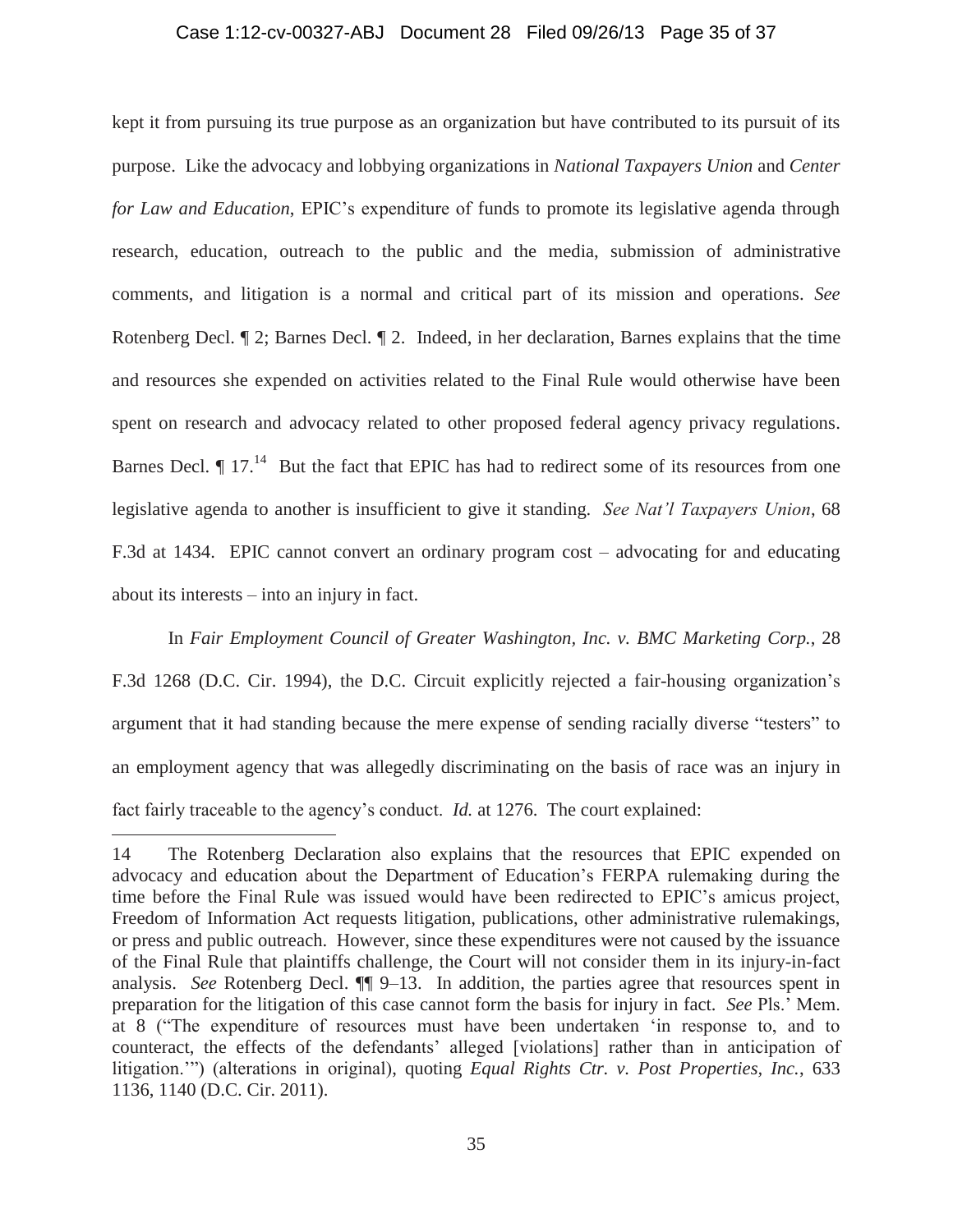# Case 1:12-cv-00327-ABJ Document 28 Filed 09/26/13 Page 36 of 37

The diversion of resources to testing might well harm the [plaintiff's] other programs, for money spent on testing is money that is not spent on other things. But this particular harm is self-inflicted; it results not from any actions taken by [the defendant], but rather from the [plaintiff's] own budgetary choices.

*Id.* The court explained that to meet the injury-in-fact requirement, the organization had to show that the agency's discriminatory actions "perceptibly impaired" its programs. *Id.* Similarly here, nothing about the Final Rule impaired EPIC's ability to provide its programs or carry out its activities. Like the resources spent on testing in *Fair Employment Council*, the resources that EPIC expended on advocacy and education about preserving privacy safeguards were expended by choice because such activities are at the core of EPIC's mission. *See* Barnes Decl. ¶ 2 (stating that EPIC was established "to focus public attention on emerging civil liberties issues and to protect privacy, the First Amendment, and other constitutional values" and that "EPIC has a particular interest in preserving privacy safeguards established by Congress" through activities "designed to protect privacy and educate the public, including policy research, public speaking, conferences, media appearances, publications, litigation, and comments for administrative and legislative bodies regarding the protection of privacy"). The diversion of EPIC's resources to educate the public about and advocate against the Department of Education's Final Rule is not a sufficient injury in fact.

Therefore, EPIC has not demonstrated an injury in fact sufficient for Article III purposes.